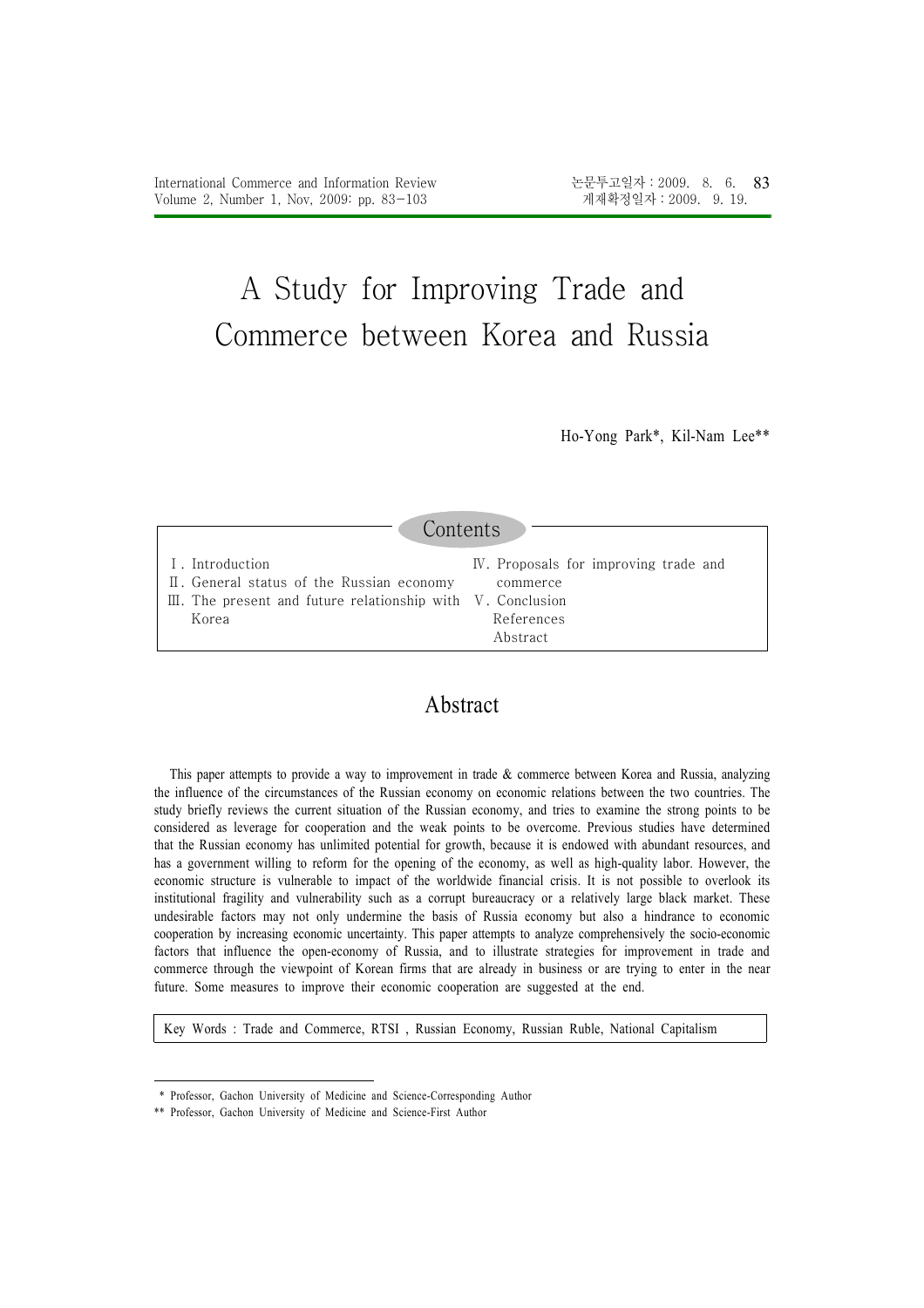# I. Introduction

## 1. Background

The Russian economy has grown at an annual rate of 6.8% since 2000, due to an increase in oil prices and the development policy under the leadership of the Putin regime. Russia has invested oil money in infrastructure and advanced sectors as a foundation for growth, while OPEC countries have consumed or exhausted their oil money. Russia, soon to join the WTO, is trying to make a big economy, escaping the long recession from the transformation of the system in the 1990s.

Korean enterprises were able to get a foothold in the Russian market as a result of aggressive strategies, in spite of a moratorium in 1998, which has been helpful for Korean enterprises in making Russia a dependable market. Taking the circumstances of Russian consumption into consideration, it is expected that Korean firms may be able to make gains in the Russian market through economic cooperation. Making Korean enterprise a faithful partner for economic development is also good for Russia.

The Russian market has recently been more competitive as firms from the EU and Japan that exited or were pessimistic during the moratorium have actively reentered the market. Even though Korean firms have a foothold in the Russian market, their market share is not big enough. Korean firms have experienced failing business in Eastern Europe even though they held a good position, because of a lack of strategy following the opening of markets.1) Therefore, it is the time to examine economic cooperation between Russia and Korea thoroughly and to arrange a market strategy for Korean enterprises.

This paper attempts to determine the circumstances of the Russian economy and to examine problems for economic cooperation. Some proposals for improving trade and commerce are suggested in the end. The first section following the introduction surveys previous studies related to economic cooperation between Korea and Russia, and reviews the Russian economy. Several papers that seem to be benchmarks for our study were selected for discussion even though there have been many studies related to the Russian economy and economic cooperation.

## 2. Literature review

There are several works that survey economic cooperation between Russia and Korea. Han, Jong-Man(2006) analyzes the resource potential of Siberia and the far Eastern territories and deduces specific business opportunities

<sup>1)</sup> Refer to Cheong, Inkyo and Jungran Cho(2007) pp.223-245.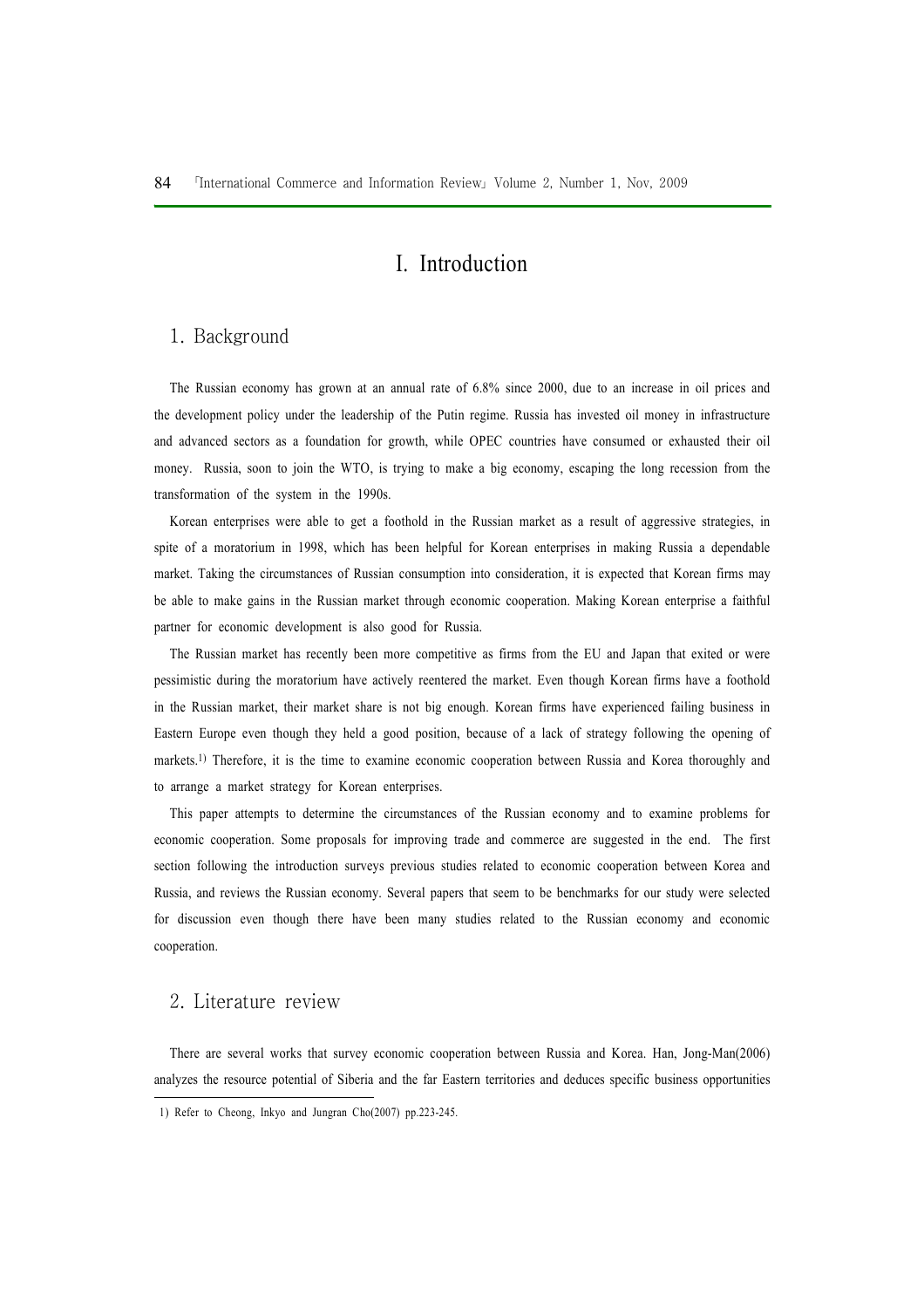and methods for cooperation between Korea and Russia on regional development.2) His approach is focused on geographical proximity and the ideal complementary economic relationship with Siberia the Russian Far East.3)

Another survey looks into the possibility of cooperation between countries based on mutual strengths. Kim, Yong Hwan and Kim, Mi Ja(2005) survey the present status and potential of Russian science and technology in order to examine the possibility of economic cooperation with Korea. The paper provides the insight the technological potential of Russia joined with the commercial technique, capital, and marketing of Korea would contribute beneficial economic growth and mutual prospects. The paper arrives at this conclusion using theoretical approaches towards economic growth, innovation, and policy learning.4)

Lee, Sang Joon(2004) mentions some barriers to expanding economic relations such as institutional inconsistencies and regional demographic problems. Using case studies of the OECD(2003) on the interface between central and sub-national governments, laws, regulations, and administrative actions in the region, for example, have potential conflicts with Russian foreign trade commitments. Concerning regional problems, he points out that the region's declining population and low standard of living undermines the basis for regional economic cooperation.<sup>5)</sup>

Eom, Gu Ho and Han, Hong Yul(2003) suggest that it is practical to take a sectoral approach to economic cooperation or integration in Northeast Asia, because it is impossible to integrate the institutional systems among the countries in this area, Russia, Korea, China, and Japan. The paper puts special stress on the role of Russia in implementing such a sectoral approach of regional economic cooperation, such as the idea of a Northeast Asian energy community.6)

### 3. Methodology

Since the 1980s, the development of growth theories and of empirically-based theories evolved a model in which policy agencies could consider global ideas concerning objectives and instruments of economic policy. International economic organizations, such as the OECD, the EC, and UNCTAD came to see internationally-based

<sup>2)</sup> About the survey for Russian studies, refer to Chang, Duk Joon(2007) pp.155-180.

<sup>3)</sup> This review is mostly confined to journal articles(Han 2006). Other types of works such as books and reports can be occasionally referred, if necessary.

<sup>4)</sup> They insist that new growth theory moves away from neoclassical linear perspective to make the knowledge-creation process endogenous, and to relax neoclassical assumptions, such as perfect competition, perfect information, and identical levels of technology.(Kim, Yong Hwan & Kim, Mi Ja(2005) pp.839-874)

<sup>5)</sup> See, Lee, Sang Joon(2004) pp.733-761.

<sup>6)</sup> Eom, Gu Ho and Han, Hong Yul(2003) also mention that the Russian Far East has abundant energy resources of interest to the regional economies, and has an efficient transportation and distribution system which connects it to Japan, Korea, and China. It concludes that Russia's deepening political and economic relationship with countries in the region is regarded as a necessary condition for any type of regulatory coordination among the countries.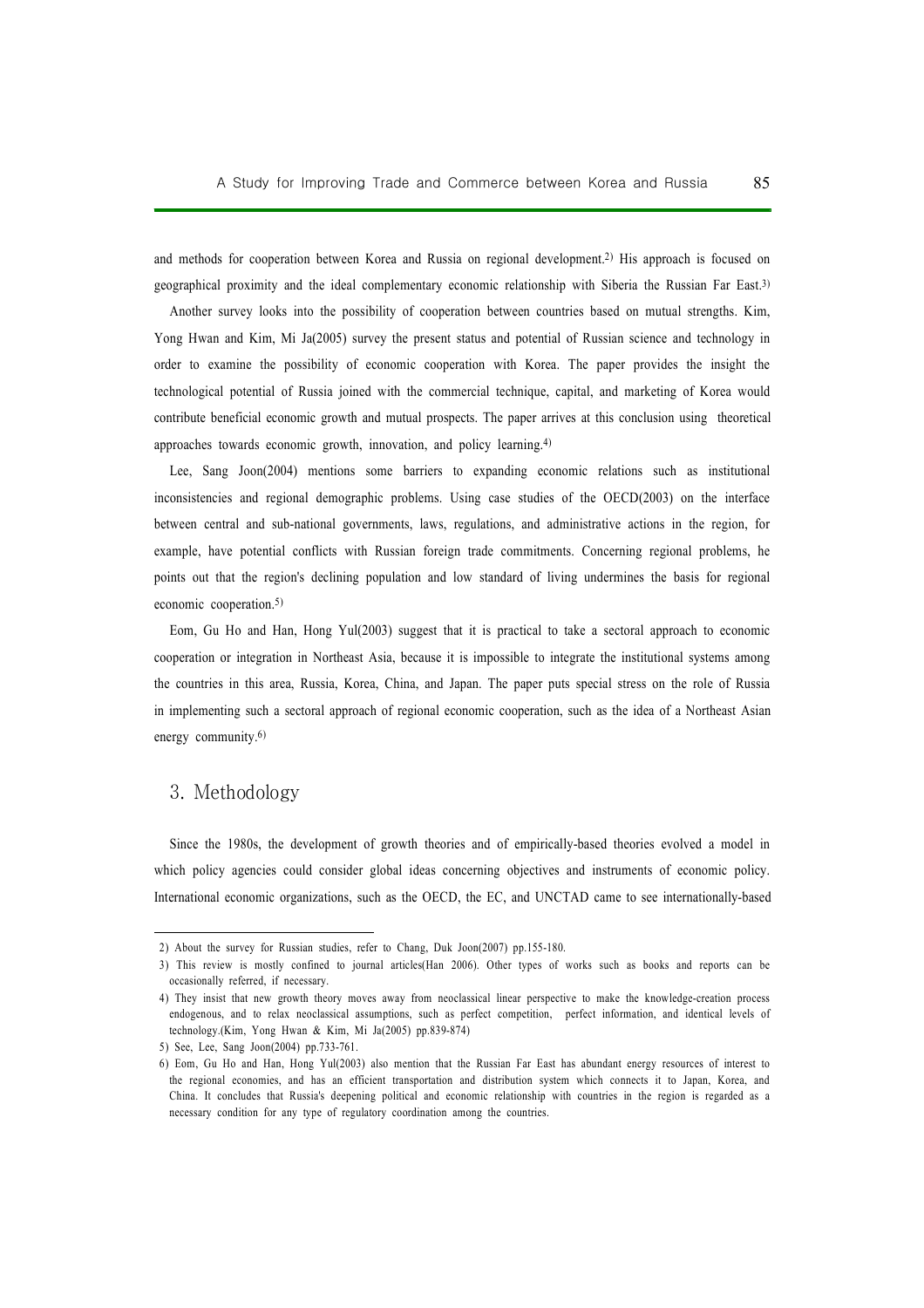research and innovation policies as important instruments towards wider-ranging policy objectives. This global innovation system approach leads to an understanding of economic dynamics and socio-economic development among countries that cooperate with each other. For example, OECD(1988) is a policy document that challenges macroeconomic issues. This report interprets technological change as social progress that should be viewed in dynamic terms interacting with the rest of the world. OECD(2001) sets out a vision of devolved economic development policies capable of responding to the challenges of globalization.<sup>7)8)</sup> The report examines how urban and regional governments and development agencies need to use their devolved powers to respond to globalization. Devolution is more than just a transfer of power. It is also a new spirit of cooperation and networking between different levels of government and civil society partners. Brought together at the level of cities and regions, they can apply some promising development tools for strengthening enterprise clusters, promoting training for a knowledge economy, and regenerating distressed areas, for example.9)

This paper constructs a model seeking strategies of economic cooperation in view of evolutionary theory to help develop a systematic descriptive argument. The model is used to begin to examine the socio-economic background full of suggestions.

The socio-economic background of Russia is thoroughly examined below to derive implications that influence the market. Based on the implications, the reactionary policies of Russia and neighboring countries are predicted, and the effects on markets are analyzed.10) Attention is also paid to the risk factors inherent in the structure of the economy. Finally, comprehensive strategies for economic cooperation between Russia and Korea are deduce d.11)

<sup>7)</sup> Refer to OECD(1988, 1992)

<sup>8)</sup> See, Gächter, S. et al.,(2004) pp.505-531.

<sup>9)</sup> Cited from OECD(2001) pp.1-275.

<sup>10)</sup> Park, Chong-Suk and Hwang, Kun-Ha(2007) suggest that free trade groups should examine a draft free trade agreement based on changes in the economic environment and a study the general background of the Free Trade Area of the Americas. Yoon, Kikwan(2003) studied a way of enforcing economic cooperation between Korea and Japan when e-trade prevailed in the East Asian region under the APEC system.

<sup>11)</sup> Holford, A David, et. al,(2008) pp.424-437.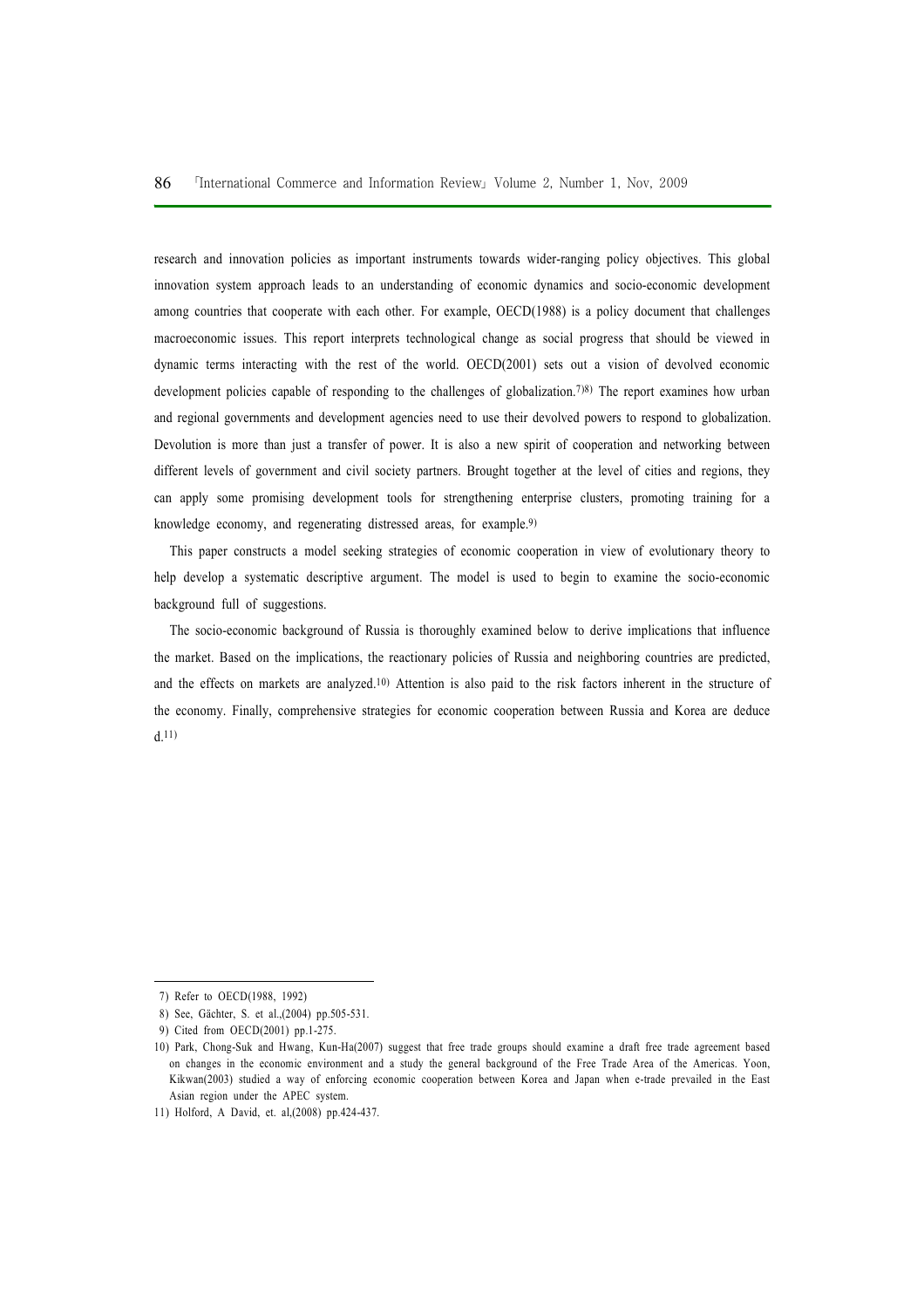

[Figure 1] Korea-Russia Economic Cooperation Model

# Ⅱ. General status of the Russian economy

# 1. Review of the economy

The Russian economy has increased to a high growth rate since 2000 even though it had negative growth in the 1990's. Russia experienced a moratorium in 1998, due to expanding industrial strikes, delayed wage payments, declining oil prices, and unstable politics. However, Russia has recently tried to become a major economy following the turnover period of the country's system in the 1990's.12)

Economic indicators affirm the state of the Russian economy. The economy recorded 6.9% annual growth from 2000 to 2008 and even though -9.8% in the first quarter of the year 2009 because of the worldwide financial crisis. It is believed, therefore, that Russia has found a stable path towards economic growth. The government budget recorded a surplus equal to 4.1% of GDP in 2008 and the labor market displayed a better condition as the unemployment rate was down to 7.0% in 2008 from 9.8% in 2000.

As an indicator for the openness of the Russian economy, exports and FDI have recently rapidly grown, with

<sup>12)</sup> See, Dusseault, D., et al.(2005) pp.121-30.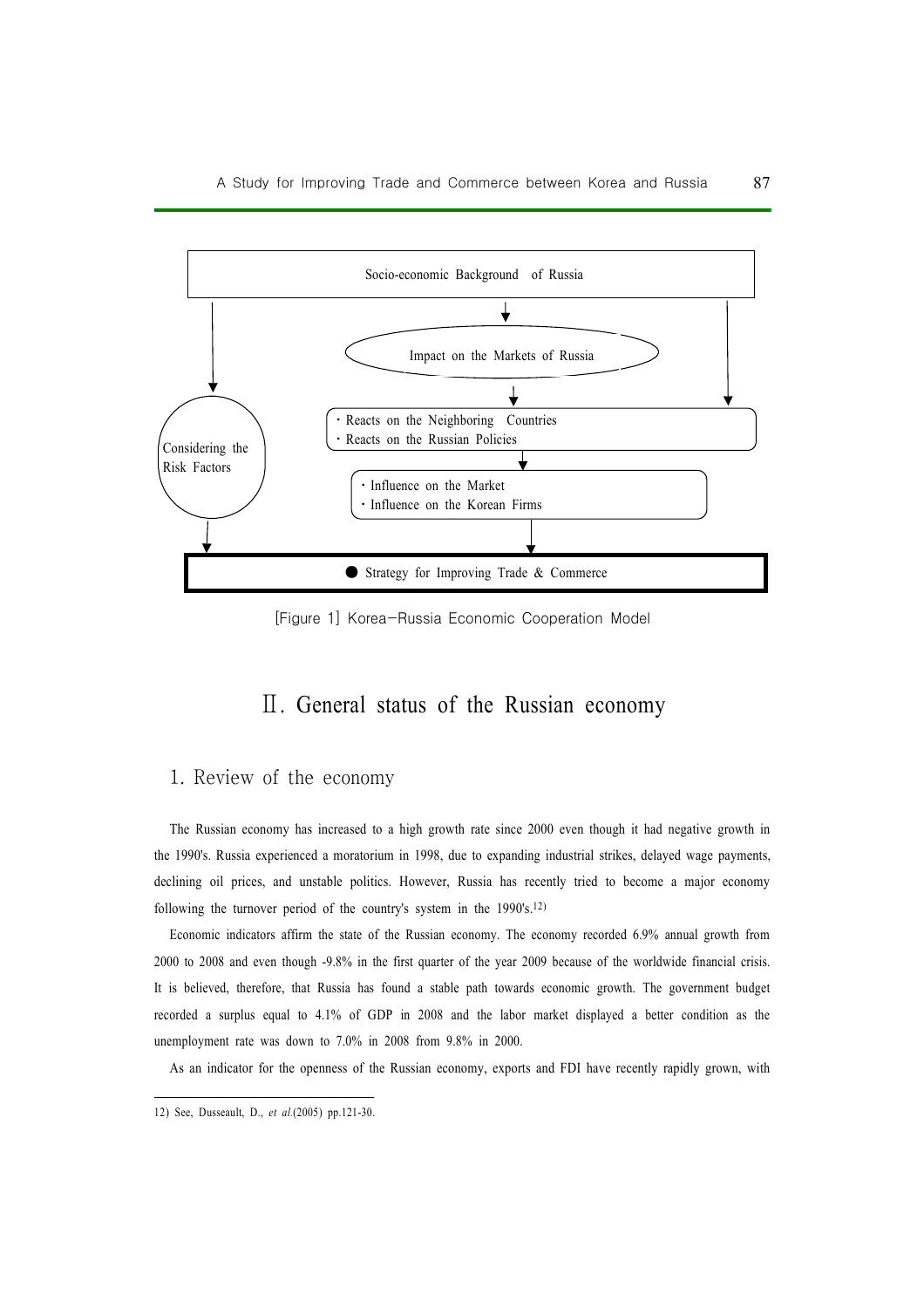a 32.8% increase in exports and a 30.3% increase in imports in 2008.13) FDI was \$73.1 billion in 2008, which was more than twice the amount of 2006.14) The stock exchange has also reflected the economic boom. The Russian Trading System(RTS) is a stock market established in 1995 in Moscow, consolidating various regional trading floors into one exchange. The RTS was originally modelled on NASDAQ's trading and settlement software. In 1998 the exchange went online with its own in-house system. Russia's stock market surged above 14 times from 1995 through 2009, even though it slowed down recently due to the worldwide financial crisis.

| <b>Indicators</b>                               | 2000      | '01  | $^{\prime}02$ | 03    | $^{\prime}04$ | $^{\prime}05$ | 06'   | 07'   | 80'    | '09 Q1         |
|-------------------------------------------------|-----------|------|---------------|-------|---------------|---------------|-------|-------|--------|----------------|
| GDP (real growth, $\%$ )                        | 10.0      | 5.1  | 4.7           | 7.3   | 7.2           | 6.4           | 7.7   | 8.1   | 5.6    | $-9.8$         |
| Gross Capital Formation<br>(real growth, $\%$ ) | 75.2      | 16.7 | $-2.6$        | 13.2  | 12.2          | 9.5           | 18.6  | 21.0  | 11.1   |                |
| Real disp. income $($ ", $\% )$                 | 12.0      | 8.7  | 11.1          | 15.0  | 10.4          | 11.1          | 10.2  | 12.1  | 2.9    | $-0.6$         |
| CPI (rate of inc, $\frac{9}{15}$ )              | 20.2      | 18.6 | 15.1          | 12.0  | 11.7          | 10.9          | 9.7   | 9.0   | 14.1   | 5.4            |
| Trade balance (Bil. \$)                         | 60.1      | 48.1 | 46.3          | 59.9  | 85.8          | 118.4         | 139.3 | 130.9 | 179.8  | 19.1           |
| Urals Oil price $(\frac{5}{B})$                 | 26.6      | 22.9 | 23.6          | 27.3  | 34.4          | 50.6          | 60.9  | 69.5  | 93.9   | 43.2           |
| External Debt(of GDP, $\%$ )                    | 50.0      | 37.0 | 44.1          | 43.1  | 36.1          | 33.6          | 31.7  | 36.4  | 28.8   |                |
| Budget B. (of $GDP\mathcal{N}_0$ )              | 1.4       | 3.0  | 1.4           | 1.7   | 4.3           | 8.1           | 7.4   | 5.4   | 4.1    | $\overline{a}$ |
| Ex. R ( $ruble/S$ , end of)                     | 28.2      | 30.1 | 31.8          | 29.5  | 27.7          | 28.8          | 26.3  | 24.6  | 29.4   | 34.0           |
| Unemployment(%)                                 | 9.8       | 8.7  | 7.9           | 8.4   | 7.1           | 7.6           | 7.1   | 5.7   | 7.0    | 9.1            |
| Interest rate $(\%)^*$                          | 24.4      | 17.9 | 15.7          | 13.0  | 11.4          | 10.7          | 10.4  | 10.0  | 12.2   | 16.2           |
| S&P Credit Rating                               | <b>B-</b> | $B+$ | <b>BB</b>     | $BB+$ | BBB-          | $BBB+$        | A-    | $A-$  | $BBB+$ | BBB-           |

<Table 1> Economic Indicators of the Russian Federation

note : \* Ruble credit rate of within 1 year loan offered by non-bank financial institution

source : PoccTaT LIB PO S&P; Fitch; Moody's (http://stat.wto.org/CountryProfile/WSDBCountryPFView.aspx? Language=E&Country=RU)

Bulletin of Banking Statistics., each Nos, Moscow 2009, The central bank of the Russian Federation,

<sup>13)</sup> See, Bulletin of Banking Statistics. No7(194), Moscow 2009, The central bank of the Russian Federation.

<sup>14)</sup> See, Bank of Russia.(http://www.cbr.ru/eng/statistics)

<sup>15)</sup> CPI is the number of percentage calibrated in December to December of the previous year, Russia Federal State statistics service.(http://www.gks.ru/wps/portal/!ut/p/.cmd/cs/.ce). The average of CPI is geometric average in the period of 2000 to 2006.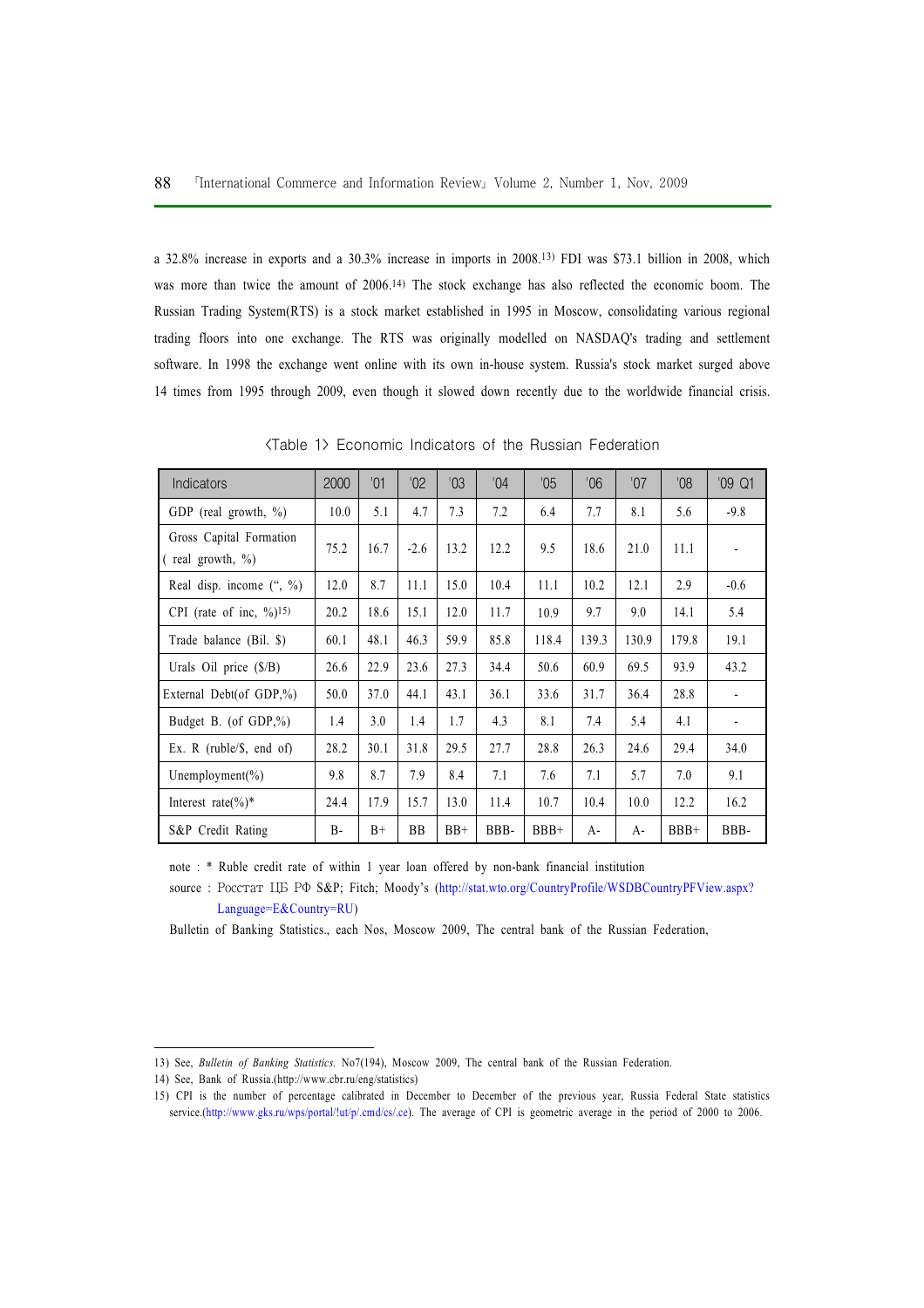

Source : http://www.rts.ru/en/index/stat/monthlyhistory.html?code=RTSI

[Figure 2] Trend of the RTSI(1995. 9~2009. 9)

The leadership of Putin and the trend of high oil prices have seemed to have acted as a multiplier for the development of the Russian economy, since Russian oil money has been used for the industrial investments whereas the oil money of most of the countries in the Middle East have been consumed in markets for final goods and services. Russia is also restoring its past power as a strong country based on its efficient use of abundant resources. Russia has begun to use its power to influence the world market using mining resources such as oil, gas, iron ore, copper, while Russia's nominal GDP in 2008 was \$1,676.8 billion, which is enough to rank as tenth in the world. Researchers expect, therefore, that Russia will rank fifth in the world economy in 2020, if it continues to grow at the present rate.

| Indicators                          | 2005   | 2020   |
|-------------------------------------|--------|--------|
| Population (of the world, $\%$ )    | 2.2    | 1.9    |
| GDP (of the world, $\%$ )           | 2.1    | 3.2    |
| GDP rank in the world               | 10     |        |
| per capita GDP (\$, PPP 2005 price) | 11,000 | 26,800 |
| World rank of per capita GDP        | 53     | 40     |

<Table 2> Outlook for the Russian Economy in 2020 Compared with 2005

source: ИМЭМО<sup>16</sup>): Мировая экономика: прогноз до 2020 г., М.: Магистр, 2007.

<sup>16)</sup> IMMHO (2007) published a book "Russia in Global Affairs" for the world forecast until 2020.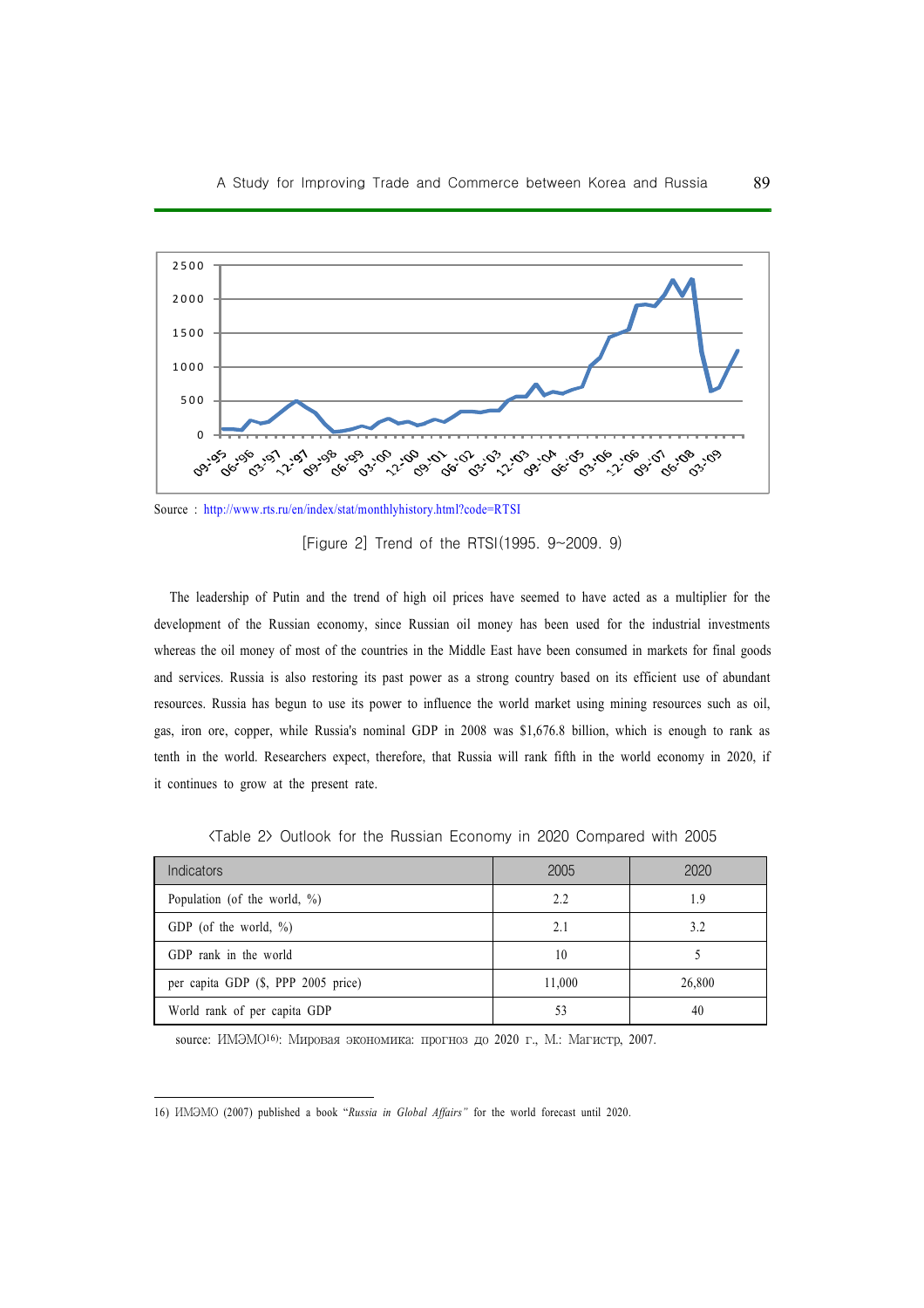## 2. Strengths and weaknesses of the Russian economy

#### 1) Strengths

The leading strengths of the Russian economy can be summarized as its growth potential, abundant resources, and governmental willingness for reform and for opening the economy.

First of all, Russia is a country endowed with abundant natural resources and relatively high-quality labor. Russia is endowed with energy resources such as oil and natural gas as well as mineral resources such as nickel and iron ore. Oil reserves are estimated at 60 billion barrels(ranked 8th with 6% of the world's) and the amount of production is 9.3 million barrels per day(second in the world). The Commonwealth of Independent States(CIS), which is closely related to Russia, has 10.1% of the world's oil reserves, and 14.3% of oil production. Natural gas reserves amount to 1/3 of the world's and it ranks first in production(20% of the world). There is also iron ore(first, 5.6 billion tons), coal(second, 17.3 billion tons), many minerals, forests, and fisheries.17)

Besides the natural resources, there is high-quality labor in all Russian industries. There is particularly highly competitive labor in aerospace, IT, and the defence industry. Workers with high-tech education are spread out nationwide. Novosibirsk, especially, is a center of high-tech institutions. Statistics show that the educational system is well-provided so that Russia illiteracy rate is below 1% and there were 68,000 people with MS degrees in IT as of 2004 while Korea had 10,000 in 2005.18)

In the process of lifting the moratorium, the government, under strong leadership, has made a strong drive for development and social reform. In particular, former president Putin gained a position in the country as a strong leader with the Russian people's support and Russia's position in the world has improved since his succession in 2000. The government has centralized power to promote federal administration efficiency, such as by merging local governments with integrated administration across a broader area and introducing a system of appointing the chiefs of local government instead of electing them. During his presidency, Putin played host to the St. Petersburg G8 Meeting in 2006 to show off his leadership of powerful Russia.

In industrial policy, the government has expanding the openness of the economy and carried out policies consistent with a market economy. Reform of the tax and administrative systems is an example of opening the Russian market to the world. The policy of decreasing the corporate and value-added taxes was introduced in order to promote FDI. Privatization and reconstruction of national monopolies has been carried out.

On the other hand, they have reinforced the role of government in the core industrial fields such as energy. A feature of policies adopting multiple industrial structure can be interpreted as reducing intensive use of resources

<sup>17)</sup> Refer to "CEO information No. 580", Samsung Economic Research Institute.

<sup>18)</sup> Refer to KEDI, Center for Education Statistics.(http://cesi.kedi.re.kr/index.jsp)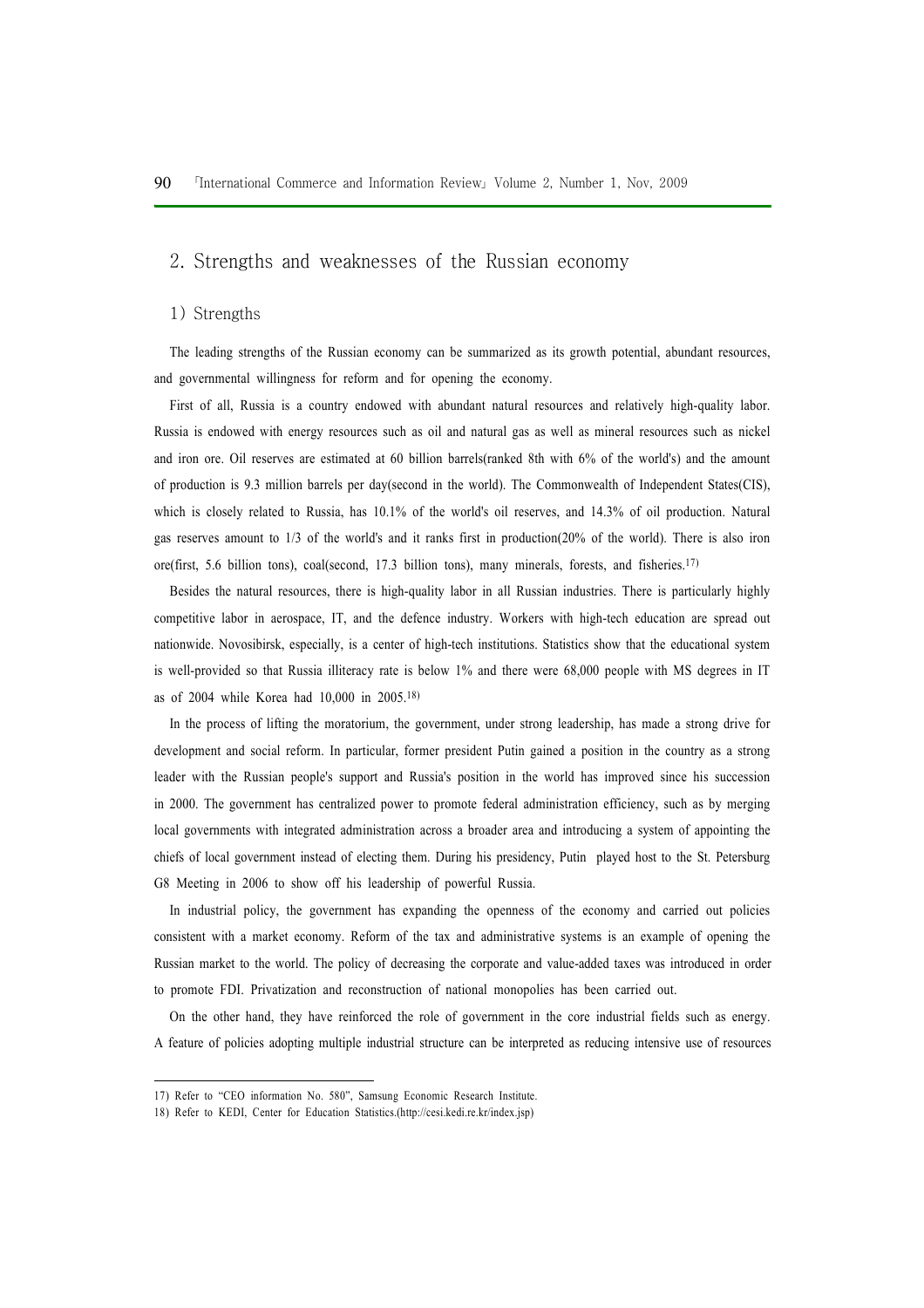and avoiding resource dependency in a particular industry. Thus, government has carried out multiple industrial policy and local development. Oil money is used to make industry highly sophisticated, in that the structure has a higher economic growth potential and is able to reduce resource dependency at the same time. One example can be found in the IT industry. Government has promoted support for the IT industry in order to improve competitiveness in an information-oriented age. They put the goal in place that the IT industry would increase to contributing 5% of production to GDP in 2010 from 1.5% in 2005, producing 43% of telephones, 40% of computers, and 45% of the internet supplied to the nation. It is reported that they plan one billion dollars of investment in the IT industry in the next five years.

|  |  | <table 3=""> IT Infrastructure in Russia</table> |  |  |
|--|--|--------------------------------------------------|--|--|
|--|--|--------------------------------------------------|--|--|

( Rate of Supply : %)

| <b>Fields</b> | 2001 | 2002 | 2003 | 2004 | 2005 | 2010 goal |
|---------------|------|------|------|------|------|-----------|
| Telephone     | 24.1 | 25.4 | 26.6 | 28.4 | 30.0 | 43.0      |
| PC            | 7.5  | 8.3  | 9.0  | 10.4 | 12.1 | 40.0      |
| Internet      | 2.9  | 5.6  | 9.7  | 12.9 | 15.1 | 45.0      |

source : Ministry of Information and Communication, Russia

It is expected that joining the WTO will influence the proliferation of market mechanisms with a long-term positive effect on Russia. In the experience of economic history, joining the WTO will contribute to improving the physical constitution of the Russian economy, which may lead to continuing economic growth because market competitiveness may lead to market efficiency and promote the economy to become more internationally competitive.19)

There are, however, some possibilities of social disturbance due to the radical opening of the economy during the period of adjustment as shown in the period of transition to a free-market system in the 1990's. It is generally expected that the Russian economy will make good progress in high value-added industries, but, industries falling behind will be severely damaged by the opening of the market, including traditional industries and the financial and service industries. The fields suffering tariff reduction after joining the WTO, such as agriculture, communications, and automobiles will accelerate to higher value-added fields if they succeed in reforming through the restructuring of industry.20)

<sup>19)</sup> In details, refer to Cooper, William H.(2006)

<sup>20)</sup> Rutherford, T. F. and D. G. Tarr, "Poverty effects of Russia's WTO accession: Modeling "real"households with endogenous productivity effects", Journal of International Economics 75(2008) pp.131-150.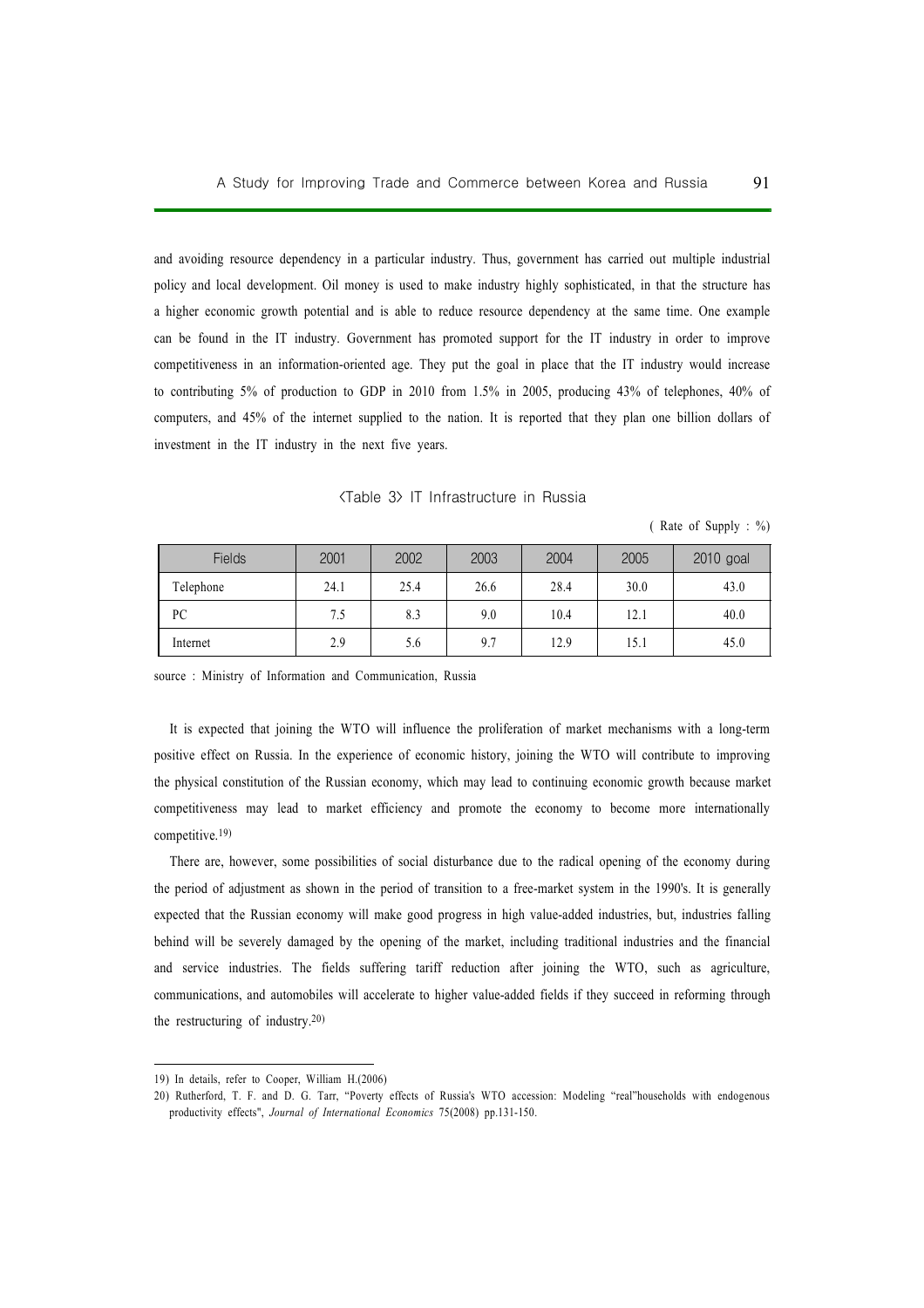| Fields                       | Positive                                                                                                                                | <b>Negative</b>                                                                                                           |
|------------------------------|-----------------------------------------------------------------------------------------------------------------------------------------|---------------------------------------------------------------------------------------------------------------------------|
| Reform and<br>Reconstruction | · Additional growth due to market opening<br>and deregulation<br>· Improving competitive power.                                         | Aggravating crisis by severe competition<br>· Social disturbances due to high<br>unemployment                             |
| Trade                        | $\cdot$ Increasing trade<br>• Consumers better off due to declining prices                                                              | · Russian market invaded by cheap foreign<br>goods <sub>21</sub><br>Increasing import of costly articles and<br>luxuries. |
| Financial<br>Market          | · Increase in FDI                                                                                                                       | • Financial disturbance due to possible<br>hot-money and hedge funds                                                      |
| Industry, Firms              | • Developing IT and Electronics due to FDI<br>· Highly sophisticated industrial development<br>through M&A and promoting reconstruction | Crisis in traditional industries<br>· Instability of financial markets.                                                   |

Note : Rearranging the contents of the The Economist print edition Nov. 27th 2008 and information by country of KOTRA.

In addition, Russia is rising as a hub of physical distribution based on the Trans-Asian Railway(that will make Russia a land bridge) in that Russia will gain many advantages of trade expansion, increasing the opportunity for international exchange, for human resources, and for increasing FDI. In fact, there was an agreement on the Trans-Asian Railway(TAR) by the UN ESCAP in 2006 for connecting the Trans-Siberian Railway(TSR), the Trans-Chinese Railway (TCR), Trans-Manchurian Railway(TMR), Trans-Mongolian Railway(TMGR) and Trans-Korean Railway(TKR). Of course, there are many problems yet to solve with international agreements for train operation such as standardization of stations and container terminals, simplifying customs procedures, rail fare, and operating conditions.22)

#### 2) Weaknesses

Even though the Russian economy has long-term potential for economic growth, it has fundamental problems in its industrial structure.23) A fast growing economy generally shows a tendency to concentrate on strategic industries so that the economy tends to form an asymmetric industrial structure. The Russian economy is no exception. The economy as a whole is vulnerable to the impacts of inflation or exchange rate fluctuations since

<sup>21)</sup> Increasing Imports of the chief foreign goods is regarded as highly desirable in theory, though politicians do not agree it due to its negative effects on the domestic labor market.

<sup>22)</sup> See, Lee, Sang Joon(2004). Also refer to Han, Jong-Man(2006).

<sup>23)</sup> See, Ickes, B. W. and G. Ofer(2006) pp.409-434.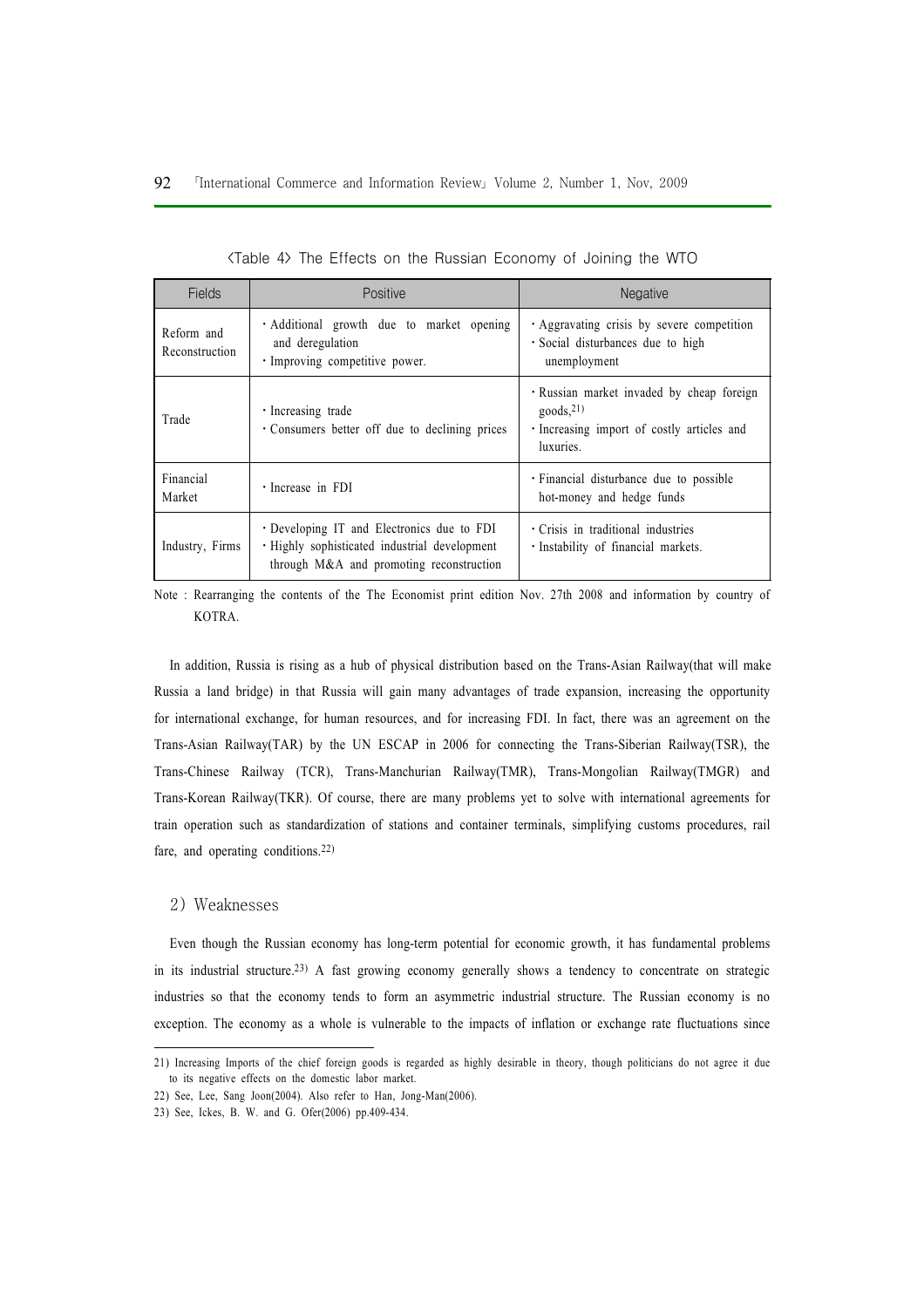the growth strategy has concentrated on particular fields, such as energy and heavy industries. In fact, the source of Russian growth mostly consists of funds from exporting natural resources, which are very sensitive to price fluctuations. Analysis shows that there is pressure for appreciation of the Ruble caused by the high government budget surplus and balance of payments.

The CPI and the exchange rate have seemed to be stable so far even though the political and economic situation for continued growth has recently begun to change against Russia. Although it has not been a very serious economic problem, there was an indication that the Ruble had been depreciating due to capital outflows as of the Georgian attack on Russian forces. Thus, it is expected that there is the possibility of a radical increase in inflation and the exchange rate caused by outside impacts. Once an economic crisis happens in Russia, its management is supposed to depend on the government's stabilization funds.

The BOP surplus, paradoxical as it may seem, may be an inflationary factor in Russia. The Russian BOP surplus is caused by the high price of oil and natural gas overseas, which increases the cost of imports. The money supply created by the BOP surplus increases wages, domestic demand, and excess social expenditure, which leads to inflation.24)

In addition, the system of fixing exchange rates for the purpose of protecting domestic industry can be also a fundamental problem, because once appreciation happens, it is possible that an industry's competitiveness may radically decline.

Bureaucracy and corruption has been found to undermine the make up of Russia's economy and is the biggest obstacle to expanding investment and economic growth in the country. In the 2008, a corruption index compiled by Transparency International gives Russia 2.1 points out of ten, its worst performance for eight years and on a rank 147 out of 180.25) The size of the corruption market is estimated to be close to \$300 billion, equivalent to 20% of Russia's GDP.26) There are many examples related to corruption. Some firms engage in black market transactions in order to avoid taxes. Some of the newly rising rich, especially firms that became big after acquisition of national enterprises, are suspected of earning money through underground markets. The black market may also be attributed to income inequality, which has changed for the worse. It is estimated that the income gap between the top 10% and the bottom 10% was 14 times in 2001, but it had increased to 26 times as of 2006.27)

Having realized the problems government authorities have recently carried out its crackdown by redressing inefficient bureaucratic and political corruption, and boosting transparency. However, it is supposed that it will take time to clean up corruption, even though the government is attempting to clear out dirty officials.

<sup>24)</sup> See, Lee, Jong-Min(2007) pp.197-217.

<sup>25)</sup> Refer to "Transparency International".(http://www.transparency.org/)

<sup>26)</sup> Cited from The Economist print edition Nov. 27, 2008.

<sup>27)</sup> Control Risk, "Facing Up to Corruption : A Practical Business Guide", 2006.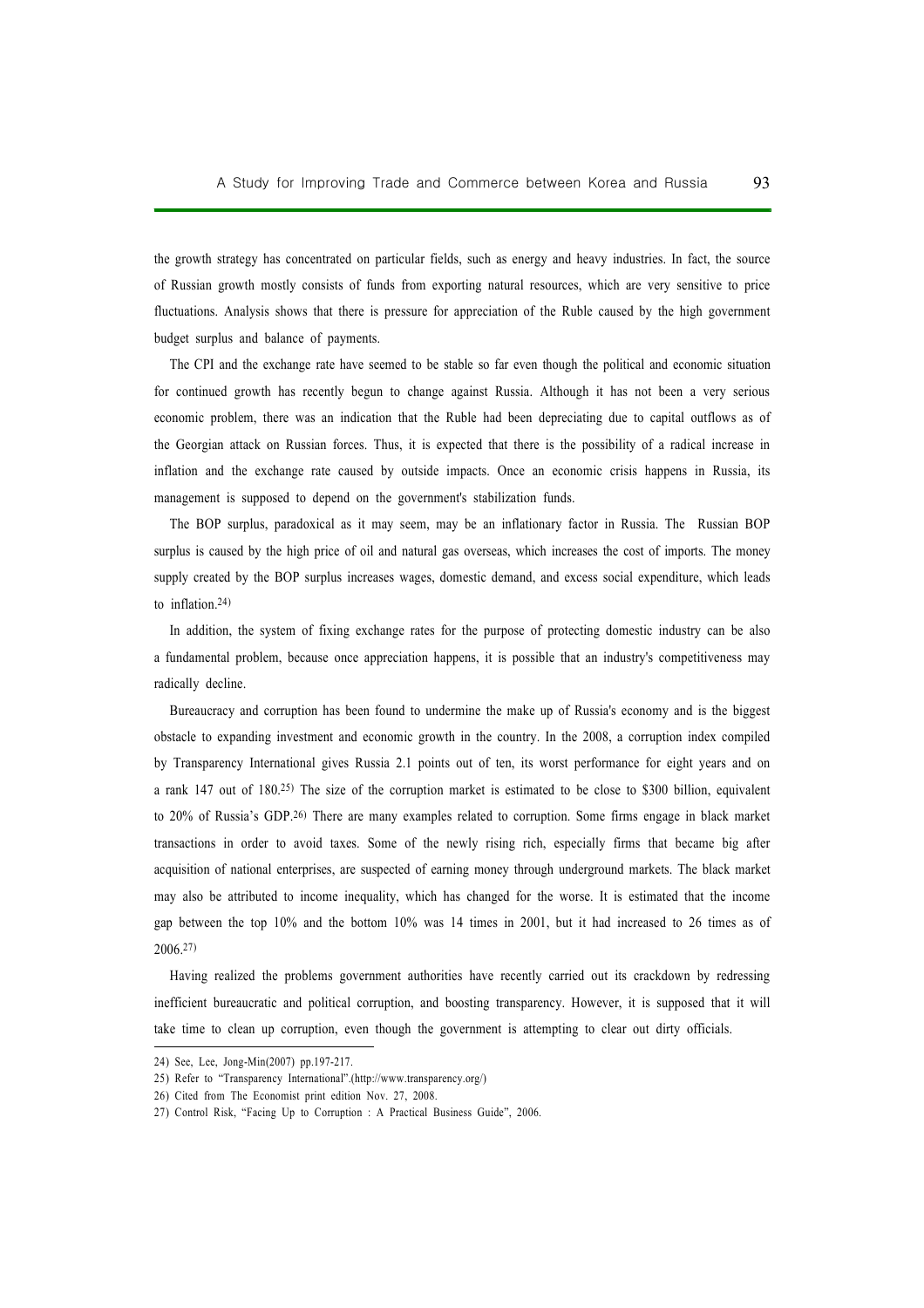Finally, economic analysts have expressed concerns over Russia's national capitalism and resource nationalism spreading nationwide. In fact, the trend of enforcing national capitalism is observed in the major infra-industries, such as oil and natural gas, automobiles, aerospace, and military.<sup>28)</sup> In the area of national capitalism, the central government has great influence over the state enterprise M&As with private firms in strategic industries, in which, it is evaluated, the government lacks consistency in its privatization policy since the transition of system. The weight of state or national enterprises expanded to 35% in 2006 from 30% in 2005.<sup>29)</sup> In fact, M&A activity in Russia has been increased up to the 2008 Russian presidential elections.30)

| Acquiring state firm    | Acquired private firm | M&A method       |
|-------------------------|-----------------------|------------------|
| Rosneft (oil)           | Yuganskneftegaz       | Acquisition      |
| Gazprom (gas)           | Sibneft (oil company) | Acquisition      |
| UES (electricity)       | Power Machine         | Acquisition      |
| Aeroflot (aircraft co.) | Major private company | Buying of stocks |
| Rosoboronexport (arms)  | Avtovaz and Kamaz     | Acquisition      |

<Table 5> Examples of M&A

Source : Acquisitions Monthly October, 2006.

The Putin regime is suspected of having used energy resources as a weapon together with national capitalism. Many experts worry about a natural gas cartel, including North Africa, Middle Asia, and Central Asia under the leadership of Russia. Thus, the US and EU have tried to reinforce diplomatic efforts towards the nations of Central Asia and the Caucasus.

| Domestic Rank | Company        | World Rank | Revenues (\$ millions) | City   |
|---------------|----------------|------------|------------------------|--------|
|               | Gazprom*       | 52         | 81,115.0               | Moscow |
|               | Lukoil         | 110        | 54,539.0               | Moscow |
|               | Rosneft Oil    | 323        | 21,959.0               | Moscow |
|               | Surgutneftegas | 392        | 18,413.1               | Surgut |

<Table 6> Russia National Energy Industry Enterprises

28) Puffer, S.M. and D.J. McCarthy, "Can Russia''s state-managed, network capitalism be competitive? Institutional pull versus institutional push", Journal of World Business 42(2007) pp.1-13.

29) Refer to Acquisitions Monthly October, 2006.

30) "Recent trend in Russian M&A", Forum of Association of European Business, 2009. 9. 17. Moscow, (http://www.aebrus.ru /../MA\_program\_ eng\_file\_2009\_09\_09\_17\_19\_29.pdf)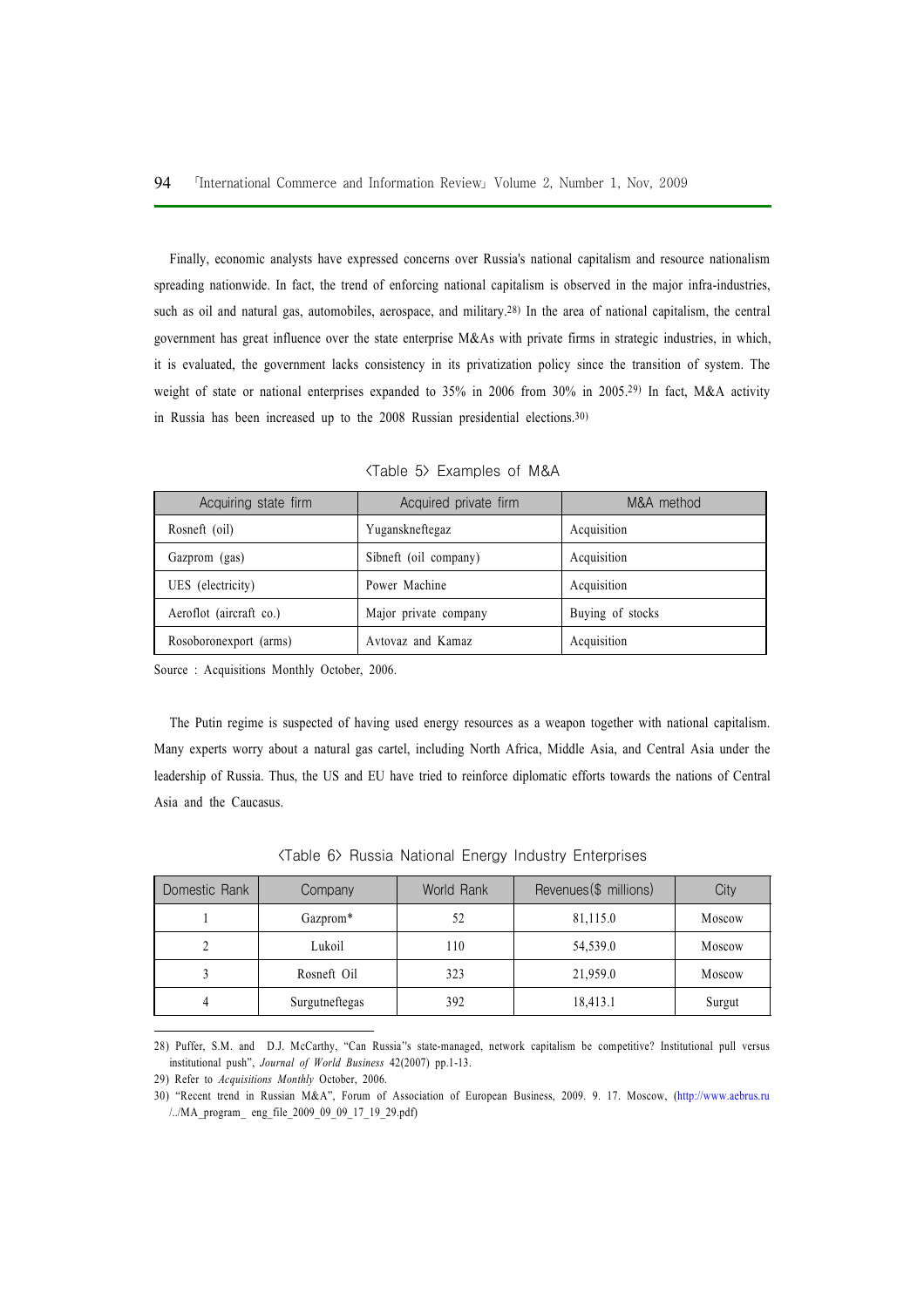Source : Fortune 500, July 23, 2007. Note : Gazprom was ranked 139th in 2005, 102nd in 2006.

# Ⅲ. The present and future relationship with Korea

# 1. The present situation

Korean enterprises began doing business in Russia before the Korean government established diplomatic relations with the USSR in 1990. Korean firms actively continued to develop the Russian market from that time, even after the declaration of the moratorium when most Japanese and EU firms tried to exit or were negative towards the Russian market.31)

Korean exports to the Russian market grew an average of  $44.6\%$  from  $2002$   $\degree$   $2008.32$ ) Samsung and LG Electronics in particular supply ten out of the twenty most popular brands in Russia. This has resulted in an increase in the electronics market share. For examples, the market share has reached 49% for monitors, 48% for appliances, and 28% for mobile phones. In addition to the large firms, medium-sized firms, such as Korea Yogurt(ramen), Orion(chocolate pies), Ottugi(mayonnaise), and Bingre(snacks) have entered the Russian consumer market.

However, Korean business has seemed to reach a critical point in using existing the same methods it has used from the beginning. Many specialists have realized that it is time for them to change their strategies for the Russian market, since the environment has changed since the end of the moratorium.

Firms from Western Europe and Japan, that had left, have tried to re-enter with active market expansion strategies, such as direct investments for building factories and facilities in Russia. Therefore, Korean entrepreneurs need to develop a new strategy for keeping their influence in the Russian market based on analysis of the strengths and weaknesses of the Russian economy.

# 2. A point to be considered for the future relationship

As we have seen above, the Russian market is attractive to Korean firms on account of market expansion due to long-term economic growth whether as established firms or as new entries. The possibility of infection with

<sup>31)</sup> See, Johanson, Martin(2008) pp.46-64.

<sup>32)</sup> Refer to KOTIS(www.kotis.co.kr)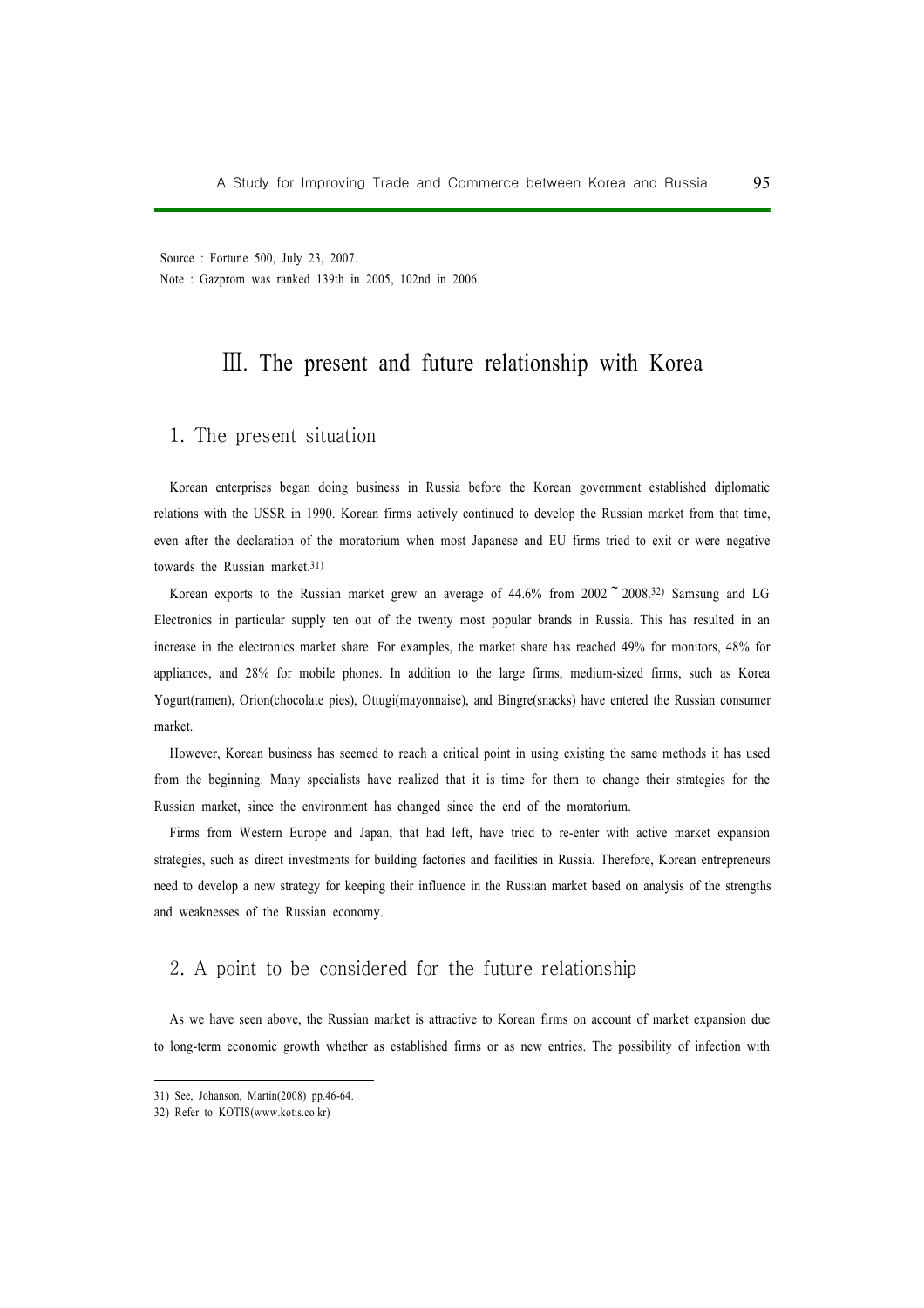the Dutch Disease<sup>33</sup>) is expected to be very low, because the Putin regime has tried to decrease dependancy on the energy industry, instead promoting diversification of industry and infrastructure investment in local development.

In the manufacturing field, Russia has strength in science and technology but not in consumer goods, which are dependent on imports. In fact, more than 50 percent of consumer goods are imported. Manufacturing of general consumer goods and durables are vulnerable fields in a way. This is an opportunity for expansion in the Russian market. especially, for Korean firms having a comparative advantage in an opening era. Joining the WTO with an open market will encourage Russia to provide institutional arrangements that contribute to improving the environment for transparent firm management. Futhermore, it is expected that there will be lowered tariffs, removal or appeasement of non-tariff barriers, as well as legal and institutional arrangements in line with international norms.

On the other hand, there is a challenge for the Russian market, that is, increasing competitiveness due to the reentry of firms from developed countries. Many firms from developed countries that left the Russian market in the moratorium period, have recently come back using local production lines.

To make matters worse, Russia joining the WTO will bring about transparency in trade. However, many firms have been engaged in roundabout exports<sup>34)</sup> and will be deprived of gains. In fact, many Korean exporters use roundabout exports. The Russian Minister of Economic Development estimates that 85 percent of the imports of electronics and mobile phones are through roundabout exports.

The rate of sales growth of Samsung and LG Electronics has recently slowed from recording more than 50 percent annually since 2000. Their analysis is that the reason is lowering price competitiveness compared to local producers due to the increased cost of tariffs and distribution.

Russia has a financial system vulnerable financial impacts from abroad. The Russian stock market showed instability even before the grave world financial crisis in September 2008. Both the RTS and MICEX indexes were shut for several days during the world financial crisis due to fluctuation on a scale not seen since Russia's 1998 financial collapse. At that time, MICEX plunged 25 percent in just 2 1/2 days of trading, and fell by more than 55 percent from its May 2008 peak.

Nevertheless, there is an optimistic view of the present Russian economy compared with the economy of the

<sup>33)</sup> Dutch disease is a concept that refers to negative consequences arising from large increases to a country's income. It is primarily associated with a natural resource discovery, but it can result from any large increase in foreign currency. When foreign currency inflows cause an increase in the affected country's currency(appreciation) and in wages it leads to two main effects for the country : A decrease in the price competitiveness of its exports and an increase in imports. In the long run both these factors can contribute to manufacturing jobs being moved to lower cost countries. The end result is that non-resource industries are hurt by the increase in wealth generated by the resource-based industries, which leads to undermined growth potential as a whole.

<sup>34)</sup> A roundabout export to Russia is performed by exporting goods to a nearby country, like Finland, then Russian importers take the goods to clear them through customs. It is similar to bonded warehouse trade.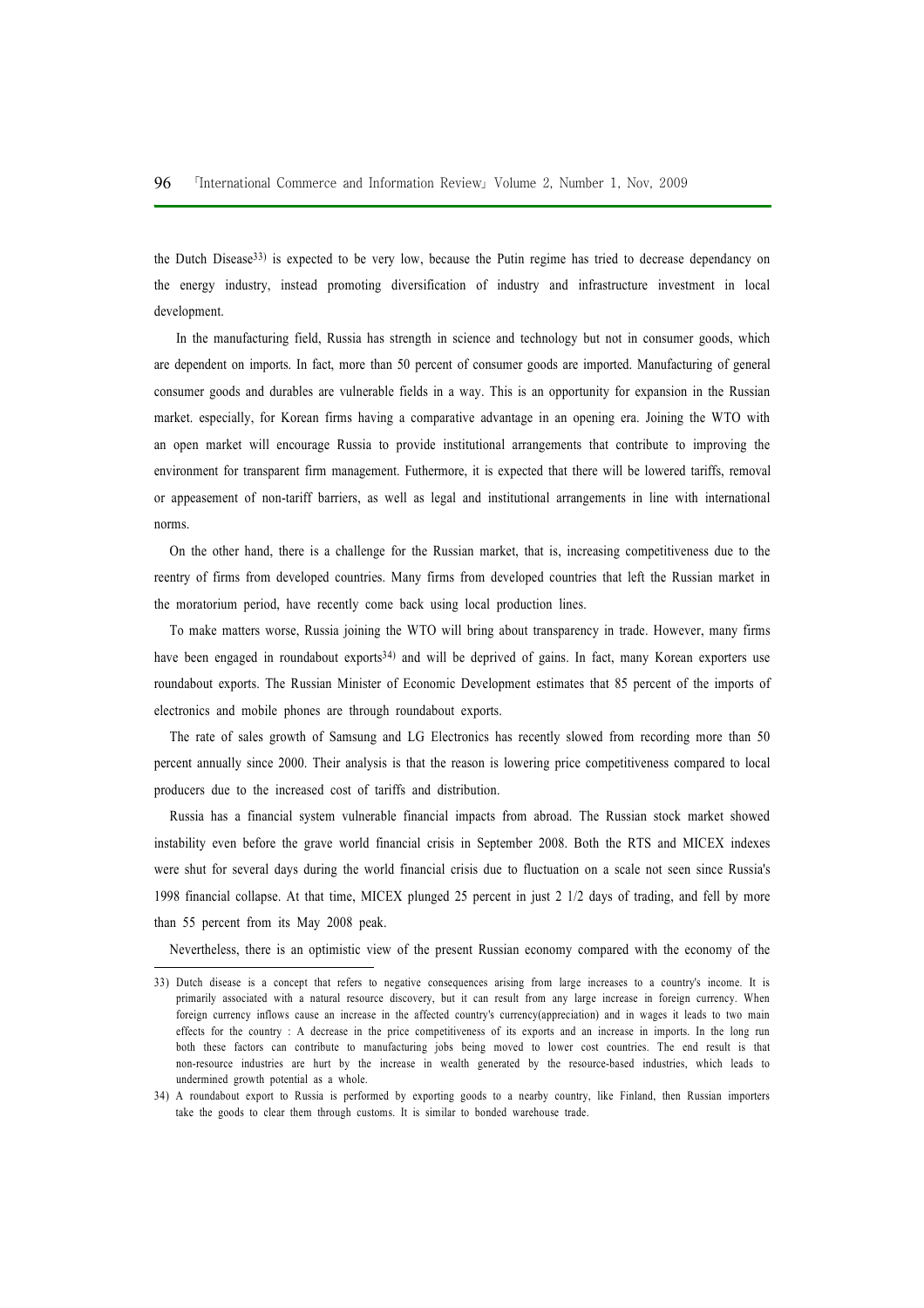1998 financial crisis. This is because foreign reserves in Russia have recorded \$404.9 billion as of September 4, 2009, ranking third in the world35) while Russia has adapted well to a market economy since the financial collapse. Above all things, Russia has been politically stable as the new Medvedev-Putin regime has maintained Putin's economic policy since April, 2008.

After analyzing the economic environment for Russia, it is recommended that Korean firms need a comprehensive strategy to keep their market power. Since established firms get the inside track, Korean firms had better seek strategies to expand the market in the face of the reentry of European and Japanese firms who left the market after the Russian moratorium in 1998. In particular, those firms should maintain and reinforce their market influence and try to find ways to expand into new fields in the market by ensuring distribution networks, reinforcing marketing networks, and developing early production operations in Russia.

The case of LG Electronics' Russian production line is a good example. LG Electronics is building a digital electronics factory to produce PDPs, LCD TVs, washing machines, refrigerators, and stereos in Ruza, near Moscow. It has a plan to invest \$100 million by 2010. This can be regarded as a strategy of gaining a foothold where, after ensuring the manufacturing base in Russia is secure with enough domestic demand, they plan to expand the market to CIS countries. This is also a successful case of joint investment with seven small firms that supply parts.

# Ⅳ. Proposals for improving trade and commerce

## 1. Expanding the diplomatic base in Russia

In order to expand business in Russia, above all things, it is necessary for Korean firms and the government to maintain systematic relationships to solidify the Russian market and to try to study areas for economic cooperation between Korea and Russia. Keeping abreast of the times, the Korean and Russian governments should try to negotiate an FTA and make efforts for economic cooperation, such as FDI in the energy and consumer goods industries. In fact, in relation to Russia, Korea is falling behind in comparison with its major rivals. For example, Korea is ranked fourth or fifth among major countries in trade, FDI, and diplomatic talks with Russia. There are, however, no political issues or territorial problems between Korea and Russia, except for the issue of North Korea. This means, in some ways, that Korea still has opportunities to improve a relationship with Russia, depending upon the institutions' effort. For example, there are relatively many ethnic Koreans in Russia who can

<sup>35)</sup> The Central Bank of the Russian Federation, External and Public Relations Department.( http://www.cbr.ru)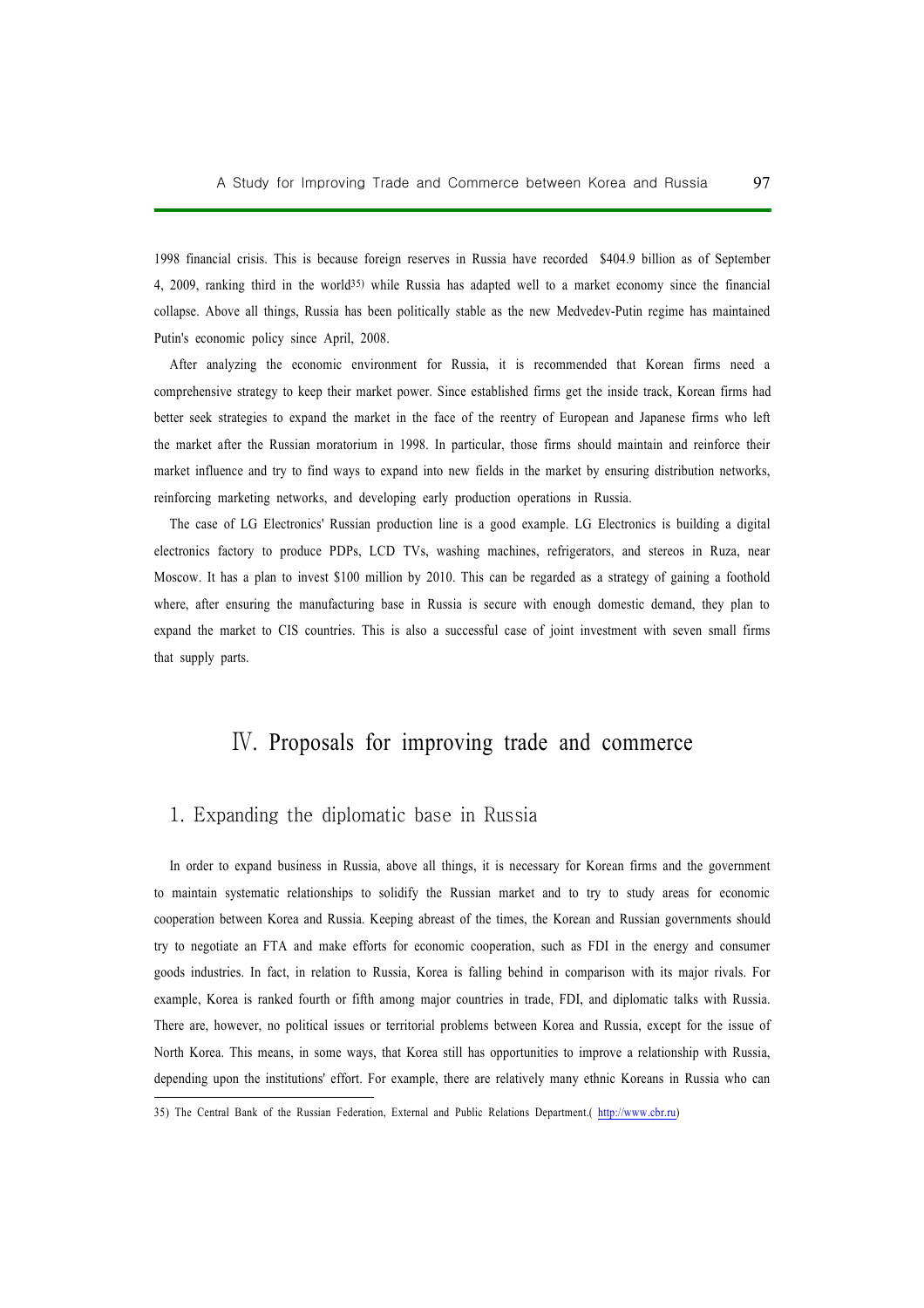be a bridge of cooperation. We could make them the pro-Korean group, providing with a systematic programs to educate them in Korea.

| Relations with Russia              | EU | US | China | Japan | Korea |
|------------------------------------|----|----|-------|-------|-------|
| Rank in goods trade                |    |    |       |       |       |
| Rank in service trade              |    |    |       |       |       |
| Rank in FDI in Russia              |    | C  |       |       |       |
| Rank in Russian FDI                |    |    |       |       |       |
| Rank in territorial disputes       |    |    |       |       |       |
| Rank in ethnic residents in Russia |    |    |       |       |       |
| Rank in number of summits          |    |    |       |       |       |

<Table 7> Comparison of Major Countries in Russian Relations

Note : Based on 2008.

Source : Russia Federal State Statistics Services(http://www.gks.ru/wps/portal/!ut/p/.cmd/cs/.ce) The Central Bank of the Russian Federation(http://www.cbr.ru/eng/statistics/)

## 2. Finding a way of cost down by understanding practice and promoting FDI

To improve commercial relations with the Russian, it is important to understand Russian practice in commerce. Though it is trivial to say that human relationship is the first factor in business, there is a common notion that nothing is impossible if he shares a business with Russian. If we take a big black market into consideration, a success of business would be depended upon how a Korean CEO has an affinity with Russian.

FDI in Russia could lead to a close relationship between CEOs of the countries and it affects every deal a business makes. And besides, Korean firms must continue to search for a way to lower costs to expand in the Russian market, because the Russian market is getting more competitive, with EU and Japanese firms. One of the ways is to provide local production that will lead to lower costs by saving on transportation and tariffs. Operating local production in Russia has the effect of showcasing Korea's new inclusive image as a good partner. To achieve the goal, decision makers in firms must perform a thorough analysis of the market situation before carrying out plans that include large direct investments. FDI policy and special economic zones provided by the Russian government usually contain some incentives such as exemptions of income tax and tariffs. Even though some firms have launched into Russian business, the Korean FDI recorded a negligible quantity yet.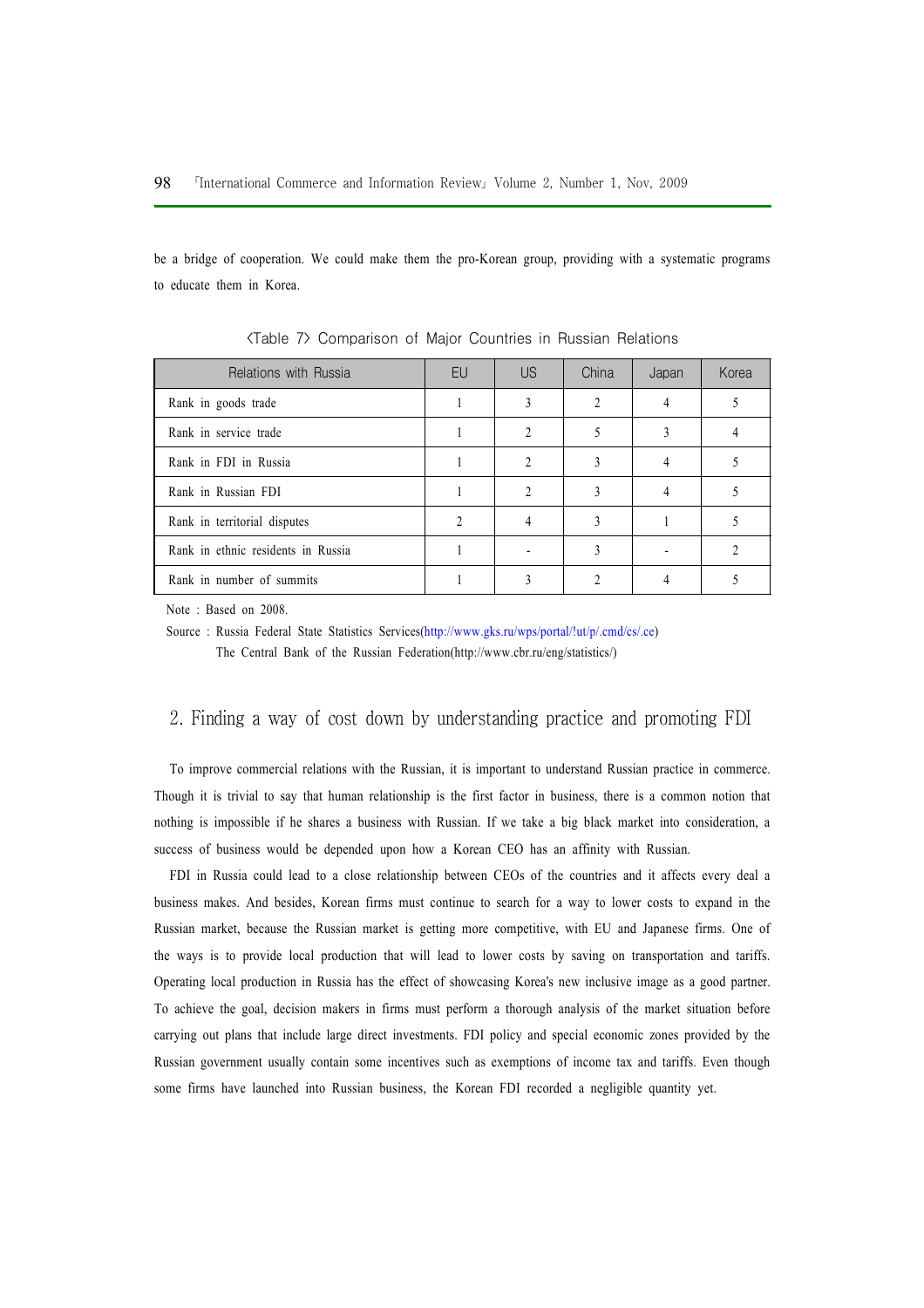|                       | Mln. USD | Percentage of total(%) |
|-----------------------|----------|------------------------|
| Total investments     | 103,769  | 100.0                  |
| Cyprus                | 19,857   | 19.1                   |
| United Kingdom        | 14,940   | 14.4                   |
| Netherlands           | 14,542   | 14.0                   |
| Germany               | 10,715   | 10.3                   |
| Luxembourg            | 7,073    | 6.8                    |
| France                | 6,157    | 5.9                    |
| Virginian Islands(UK) | 3,529    | 3.4                    |
| Switzerland           | 3,062    | 2.9                    |
| Ireland               | 2,903    | 2.8                    |
| <b>USA</b>            | 2,773    | 2.7                    |

<Table 8> Volume of FDI in the Russia in 2008, by main countries

Source : Russia Federal State Statistics Services (http://www.gks.ru/wps/portal/!ut/p/.cmd/cs/.ce)

### 3. Finding the sectors having comparative advantages

Korean firms have a comparative advantage in the consumer goods industry, thus it is recommended that firms seek business strategies to deal with the growing market for consumer goods. Large enterprises specializing in IT and durables are expected to grow as are small and medium enterprises specializing in general consumer goods, such as foodstuffs, clothing, stationery. Firms that produce parts may also join large enterprises to enter the market.36)

Since the market is expected to be very competitive, firms need to develop new products to meet Russian tastes rather than just making existing products. It is advised that the direction for expanding the Russian market is better in provincial cities rather than the big metropolises, because the metropolitan areas are very competitive at present. It has been observed that there is a time lag between the big and small cities in regards of coming into fashion.

## 4. Improving a bargaining power for the government-financed projects

Participation in major government-financed projects is strongly advised. It is desirable to set up a business

<sup>36)</sup> See information by country KOTRA.(http://www.globalwindow.org/wps/portal/gw)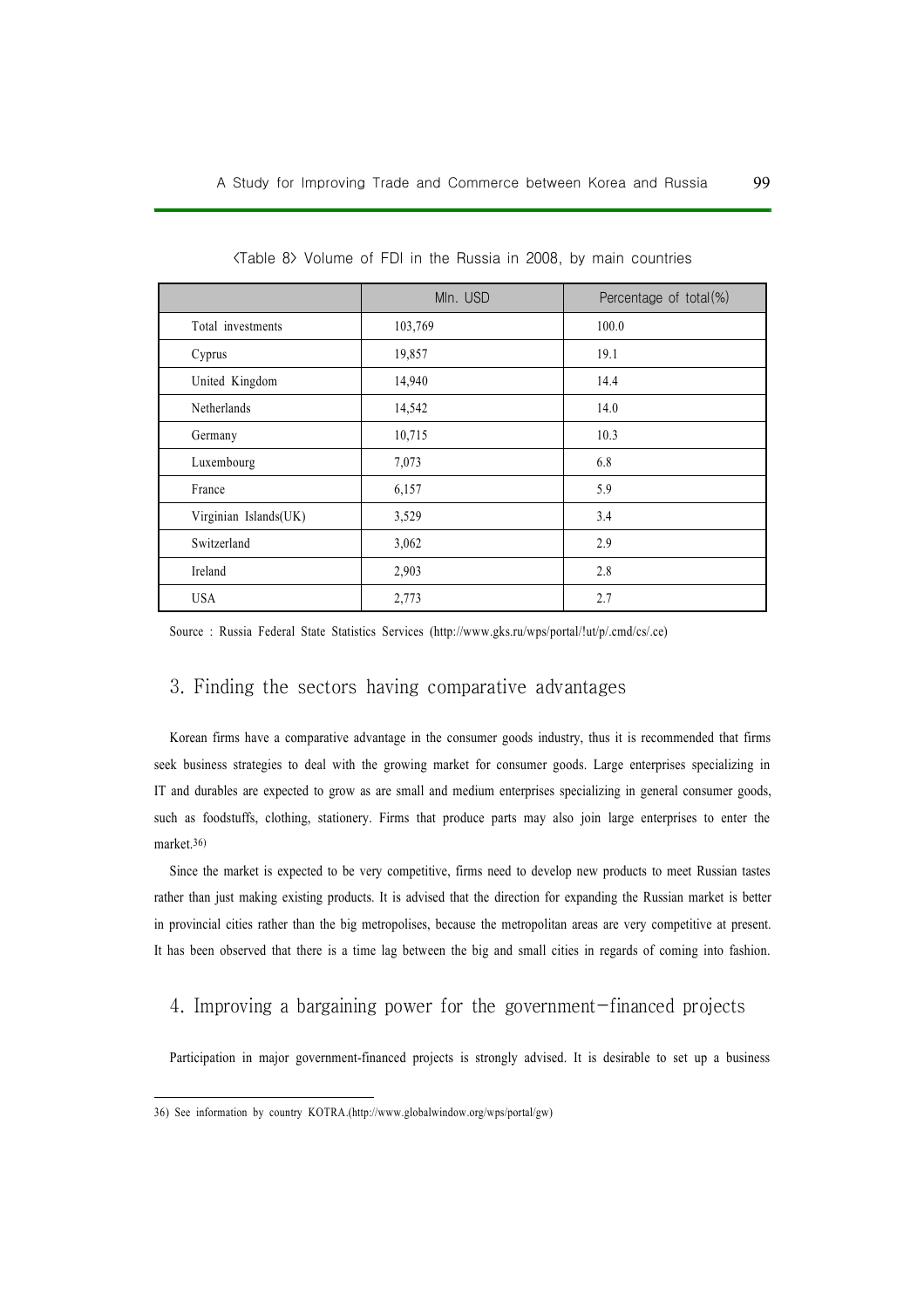strategy with the aim of following the direction of the Russian government. The Russian government is interested in the fields of local development and IT and communications. "e-Russia" is a project for developing the government system based on internet technology. Korean firms have the experience of making system integration(SI) technology, ADSL technology, and supplying PCs and laptops for Korean e-government.

Besides, there is the possibility of receiving large orders for energy development in the Far East. For example, PoongLim Industry Co. received an order for the construction of Russia Exon export base(\$112 million) and an order for housing construction in the Tartarstan area for POSCO.

#### 5. Systematic risk management

In the wake of the meltdown of the world stock market in September 2008, questions have been raised about the resilience of Russia's economic boom. It has analyzed that, in a matter of grave concern, it will improve the resilience of Russia's financial markets in the long term, although in the near-term the process could be painful, and they indicate that the present situation in Russia is very different from a decade ago. They also point out that Russia currently has enough foreign-currency reserves, a hefty budget surplus with a negligible national debt. The source of the nation's wealth will not be affected by these banking liquidity problems. It is estimated that as long as the price of oil stays above \$70 per barrel, the lucky profits will continue to roll in.37)

Even though specialists have an optimistic outlook, the Russian economy has potential problems such as a volatile exchange rate, a rigid fixed-rate exchange system, possible fall in the price of oil, and rising inflation.38) Besides, the potential problems of Russia's transition to a free-market system and possible problems concerning institutional changes when joining the WTO cannot be bypassed.

It is advised, therefore, that each enterprise provides a system of risk management against the instability of macroeconomic variables and changes in institutional factors. The Korean government also has to search for ways to diversify the risks that firms still face.

On the other hand, entrepreneurs should find a way to expand areas for possible trade, such as joint research to develop high-end products. Russia has advantages in energy resources, basic science and technology, aerospace, and optics while Korea has advantages in commercializing techniques, capital strength, and the ability to develop markets. These are the industries that are able to yield gains between the two countries. Together with this strategy, the Korean government should examine an FTA in order to maintain competitiveness and expand economic cooperation in Russia. EU countries are considering an FTA with Russia.

<sup>37) &</sup>quot;Russia Floods Markets with Cash in Shutdown", Times Online, September 18, 2008.

<sup>38)</sup> cited, ibid, 'Despite this, however, banks and traders remained nervous about the outlook with uncertainty in the global market, falling oil prices and international tensions between Russia and the West over the war in Georgia.'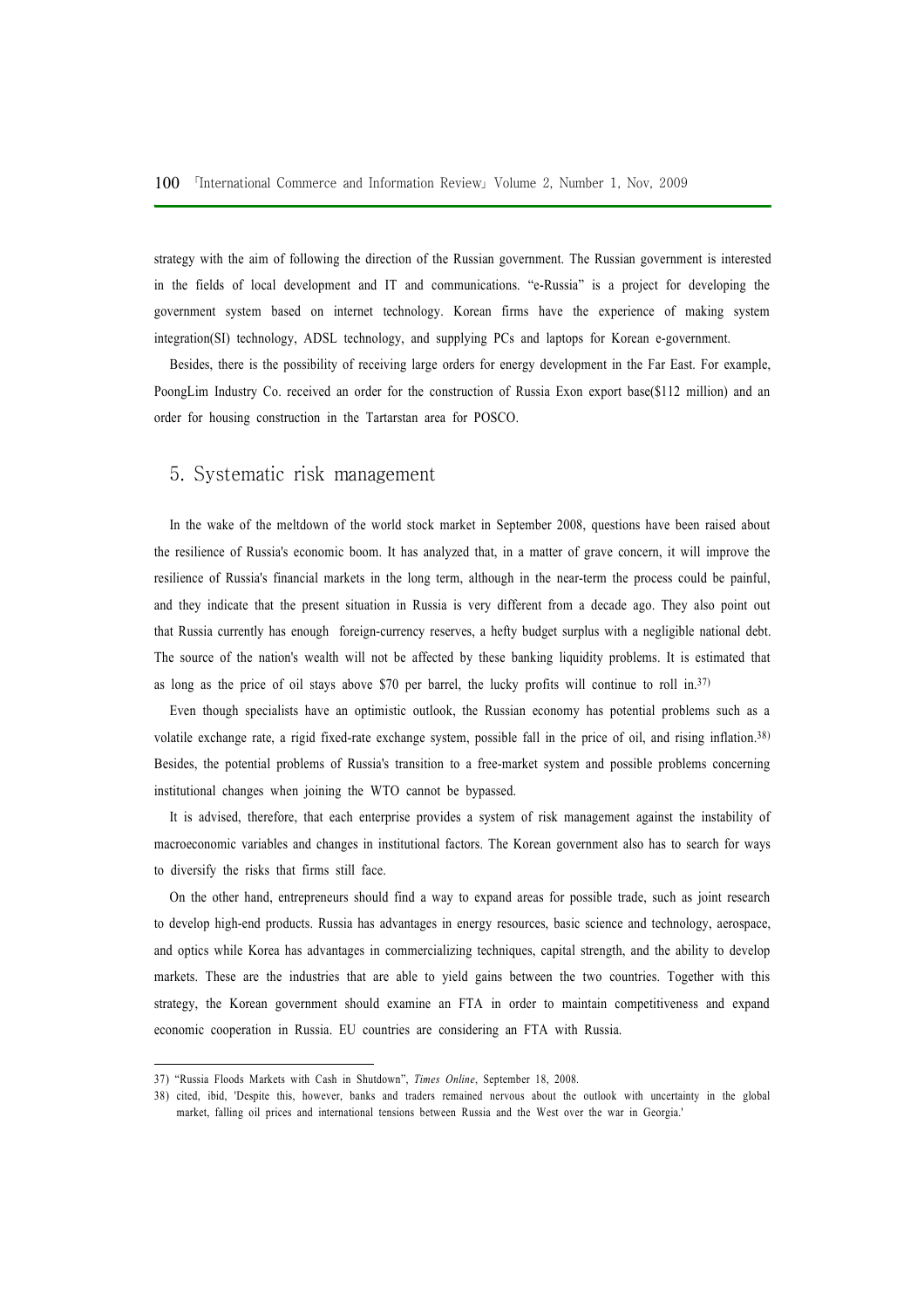# Ⅴ. Conclusion

Economic cooperation is a necessary condition, along with competition, for the creation of wealth, innovation, and knowledge. This paper has briefly summarized and analyzed certain measures in regards to economic cooperation between Korea and Russia. It has also attempted to illustrate a direction for balanced cooperation that will create wealth in both countries.

Because of the limited data, this paper could not yet deal with the concrete fields of economic cooperation between the countries. Policy surveys and a model for building complementary measures of cooperation that will lead to the creation of wealth, innovation, and knowledge in the two countries. Within those limits, strategies for economic cooperation have been advocated. These include an aggressive strategy for keeping market power, expanding local production in Russia and a positive attitude towards growing consumption, taking advantage of Russian government infrastructure projects, and enforcing risk management and the pursuit of long-term effects of economic cooperation.

Even though the recent financial crisis threatens the world economy, it does not mean that either of the countries is facing immediate economic disaster or will abandon its long-held political goals. In particular, since the Russian economy has the potential to grow in the long term, the suggested measures for economic cooperation could be put in effect.

# References

Business Forum. Investment Profile 2001. London: Russian Federation, 2001.

- Cheong, Inkyo and Jungran Cho, "The Impacts of a Korea-EU FTA on Korean Manufacturing Sector", Korea Trade Review, Vol.32, No.5, November 2007.
- Chang, Duk Joon, "Russian Studies in Korea since the Mid-1990s: With Focus on Social Sciences", Slavic Studies, Vol. 22 No.1, 2007.
- Cooper, William H. "Russia's Accession to the WTO."CRS Report for Congress, July 19, 2006.
- Dusseault, D., et al. "The Significance of Economy in the Russian Bilateral Treaty Process", Communist and Post-Communist Studies 38, 2005.
- Eom, Gu Ho and Hong Yul Han, "A Sectoral Approach to Northeast Asia Economic Cooperation and the Role of Russia", Journal of international area studies, Vol.7, No.2, 2003.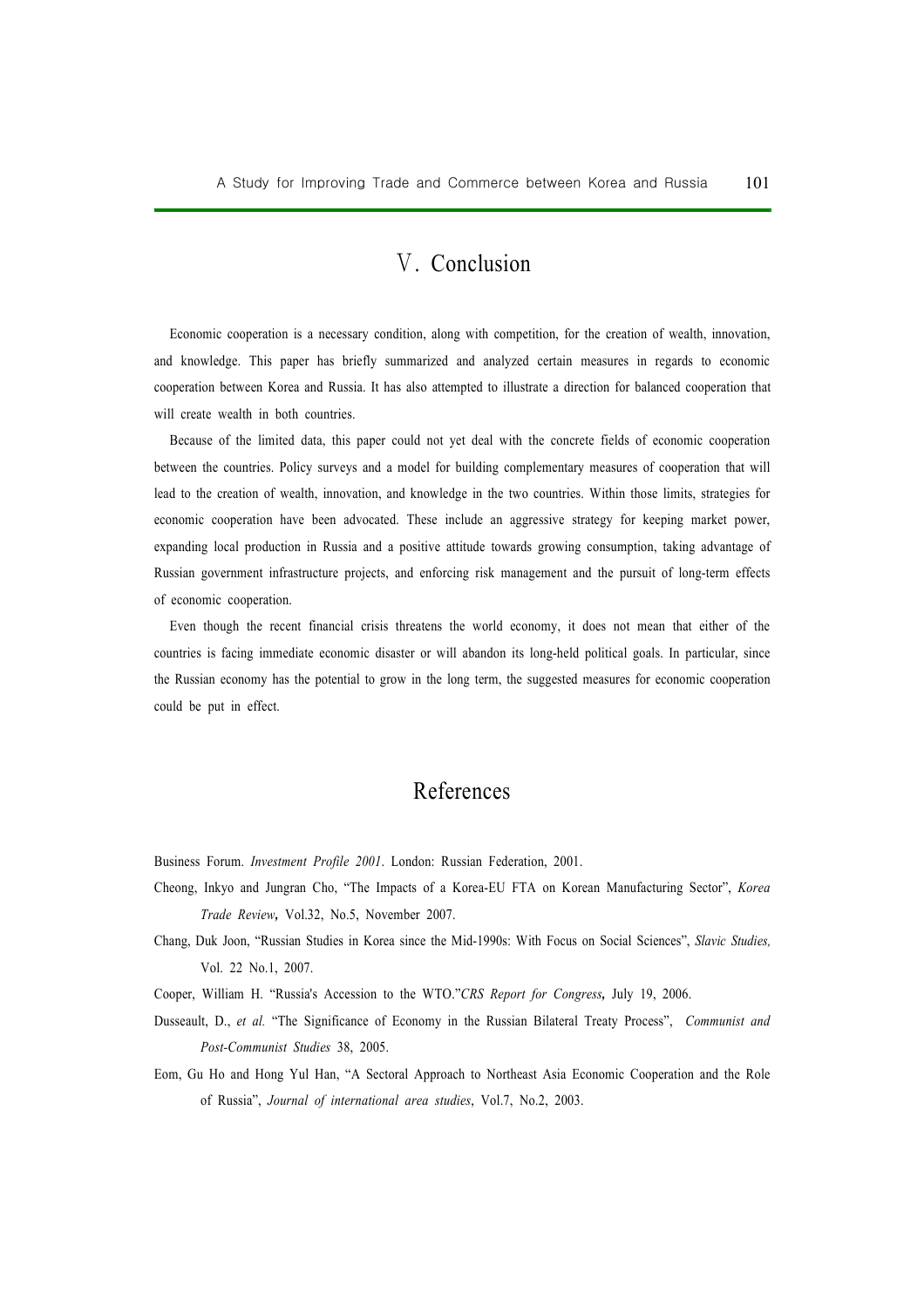- Gächter, S. et al., "Trust, voluntary cooperation, and socio-economic background: survey and experimental evidence", Journal of Economic Behavior & Org. Vol. 55, 2004.
- Han, Jong-Man, "The Economic Cooperation between Korea and Russian Far East & Siberia and Its Prospects", Korean-Siberian Studies, Vol. 10. No. 06-2, 2006.
- Han, Jong-Man, "Regionalism and Regional Integration in Siberia and the Russian Far East: Focusing on Material Resources." Slavic Studies, Vol.20, No.1, 2007.
- Holford, A David, et. al, "Balanced wealth creation across cooperative economics", Futures 40, 2008.
- Ickes, B. W. and G. Ofer, "The political economy of structural change in Russia", European Journal of Political Economy Vol. 22, 2006.
- IEA. 2003. World Energy Investment Outlook, 2003 Insights, Russian Energy Investment Outlook. International Energy Agency, 2003.
- Johanson, Martin, "Institutions, exchange and trust: A study of the Russian transition to a market economy", Journal of International Management 14, 2008.
- Kim, Yong Hwan & Mi Ja Kim, " A Study on New approaches of technological cooperation between Korea and Russia", Journal of international area studies, Vol.9, No.2, 2005.
- Lee, Jong-Min, "An Economic Analysis on the Process of Trade Negotiations", Korea Trade Review, Vol.32, No. 32, April 2007.
- Lee, Sang Joon, "Korean-Russian Economic Relations in the 21st Century : The Role of Russian Far East and Its Limitation", ЖУРНАЛ СЛАВЯНОВЕДЕНИЯ(Slavic Studies), Vol.19, No.2, 2004.
- Lee, Tae-Hwan and Sung-Il Bae, "A CGE Analysis of the Economic Effects of FTAs between Korea and its Main Trading Partners", Korea Trade Review, Vol.32, No. 32, April 2007.
- Melkumov, Dmitri, "Institutional background as a determinant of boards of directors' internal and external roles: The case of Russia", World Business, 2008, doi:10.1016/j.jwb.2008.03.011.
- Ministry of Economic Development and Trade of the Russian Federation. Investor's Guidebook to Russia. Moscow, 2006.
- Nahata, B., et al. "Application of Ramsey model in transition economy: A Russian case study" Energy Economics 29, 2007.
- OECD, New Technologies in the 1990s: A Socio-economic Strategy, OECD, Paris, 1988.
- OECD, Technology and the economy: The Key Relationships, OECD, Paris, 1992.
- OECD, "Devolution and Globalisation: Implications for Local Decision-makers", Urban, Rural and Regional Development, Vol. 2001, no. 16, 2001.